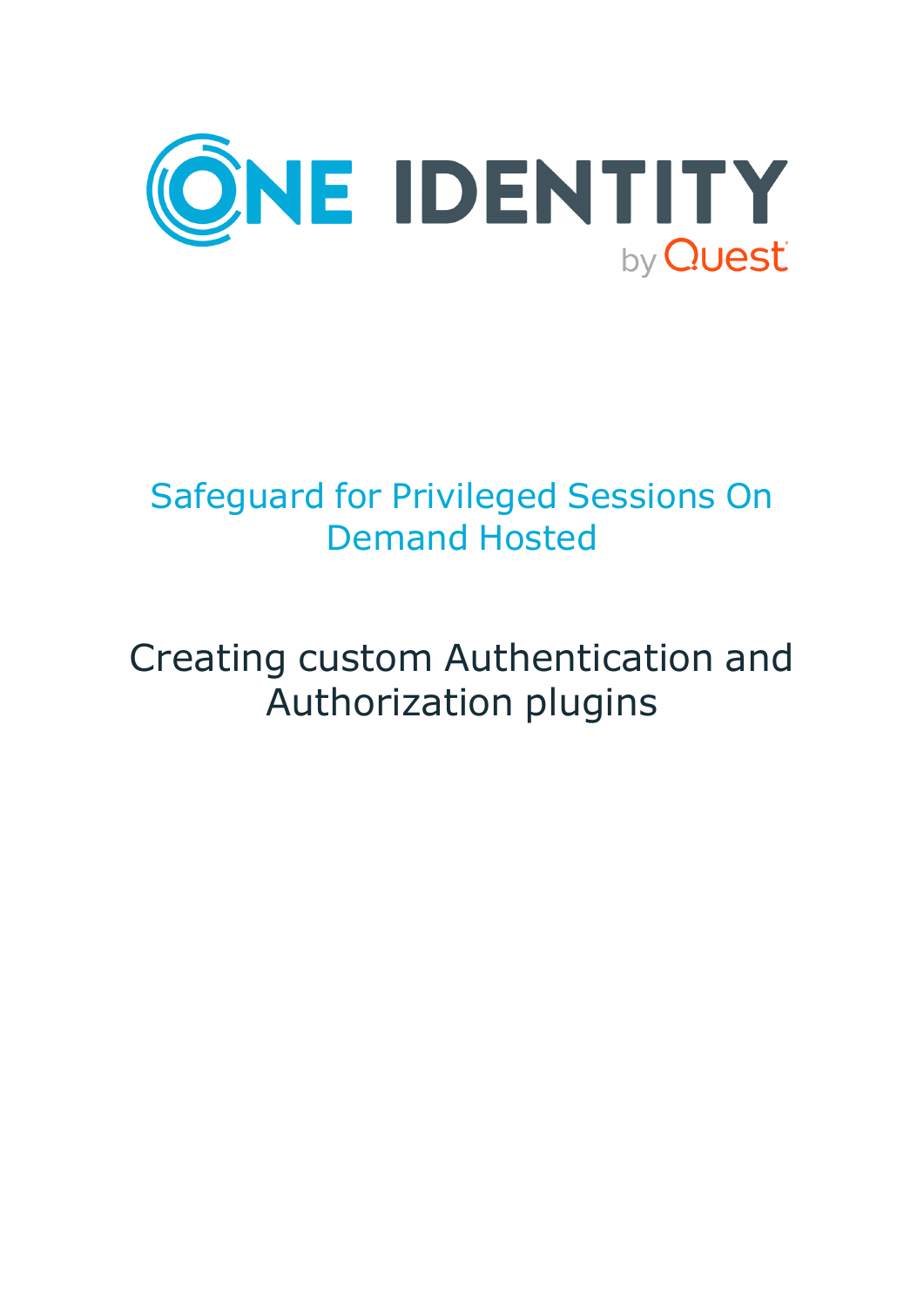#### **Copyright 2022 One Identity LLC.**

#### **ALL RIGHTS RESERVED.**

This guide contains proprietary information protected by copyright. The software described in this guide is furnished under a software license or nondisclosure agreement. This software may be used or copied only in accordance with the terms of the applicable agreement. No part of this guide may be reproduced or transmitted in any form or by any means, electronic or mechanical, including photocopying and recording for any purpose other than the purchaser's personal use without the written permission of One Identity LLC .

The information in this document is provided in connection with One Identity products. No license, express or implied, by estoppel or otherwise, to any intellectual property right is granted by this document or in connection with the sale of One Identity LLC products. EXCEPT AS SET FORTH IN THE TERMS AND CONDITIONS AS SPECIFIED IN THE LICENSE AGREEMENT FOR THIS PRODUCT, ONE IDENTITY ASSUMES NO LIABILITY WHATSOEVER AND DISCLAIMS ANY EXPRESS, IMPLIED OR STATUTORY WARRANTY RELATING TO ITS PRODUCTS INCLUDING, BUT NOT LIMITED TO, THE IMPLIED WARRANTY OF MERCHANTABILITY, FITNESS FOR A PARTICULAR PURPOSE, OR NON-INFRINGEMENT. IN NO EVENT SHALL ONE IDENTITY BE LIABLE FOR ANY DIRECT, INDIRECT, CONSEQUENTIAL, PUNITIVE, SPECIAL OR INCIDENTAL DAMAGES (INCLUDING, WITHOUT LIMITATION, DAMAGES FOR LOSS OF PROFITS, BUSINESS INTERRUPTION OR LOSS OF INFORMATION) ARISING OUT OF THE USE OR INABILITY TO USE THIS DOCUMENT, EVEN IF ONE IDENTITY HAS BEEN ADVISED OF THE POSSIBILITY OF SUCH DAMAGES. One Identity makes no representations or warranties with respect to the accuracy or completeness of the contents of this document and reserves the right to make changes to specifications and product descriptions at any time without notice. One Identity does not make any commitment to update the information contained in this document.

If you have any questions regarding your potential use of this material, contact:

One Identity LLC. Attn: LEGAL Dept 4 Polaris Way Aliso Viejo, CA 92656

Refer to our Web site [\(http://www.OneIdentity.com](http://www.oneidentity.com/)) for regional and international office information.

#### **Patents**

One Identity is proud of our advanced technology. Patents and pending patents may apply to this product. For the most current information about applicable patents for this product, please visit our website at [http://www.OneIdentity.com/legal/patents.aspx.](http://www.oneidentity.com/legal/patents.aspx)

#### **Trademarks**

One Identity and the One Identity logo are trademarks and registered trademarks of One Identity LLC. in the U.S.A. and other countries. For a complete list of One Identity trademarks, please visit our website at [www.OneIdentity.com/legal](http://www.oneidentity.com/legal). All other trademarks are the property of their respective owners.

#### **Legend**

**WARNING: A WARNING icon highlights a potential risk of bodily injury or property** œ **damage, for which industry-standard safety precautions are advised. This icon is often associated with electrical hazards related to hardware.**

**CAUTION: A CAUTION icon indicates potential damage to hardware or loss of data if instructions are not followed.**

SPSOD Creating custom Authentication and Authorization plugins Updated - 20 April 2022, 07:36 Version - Hosted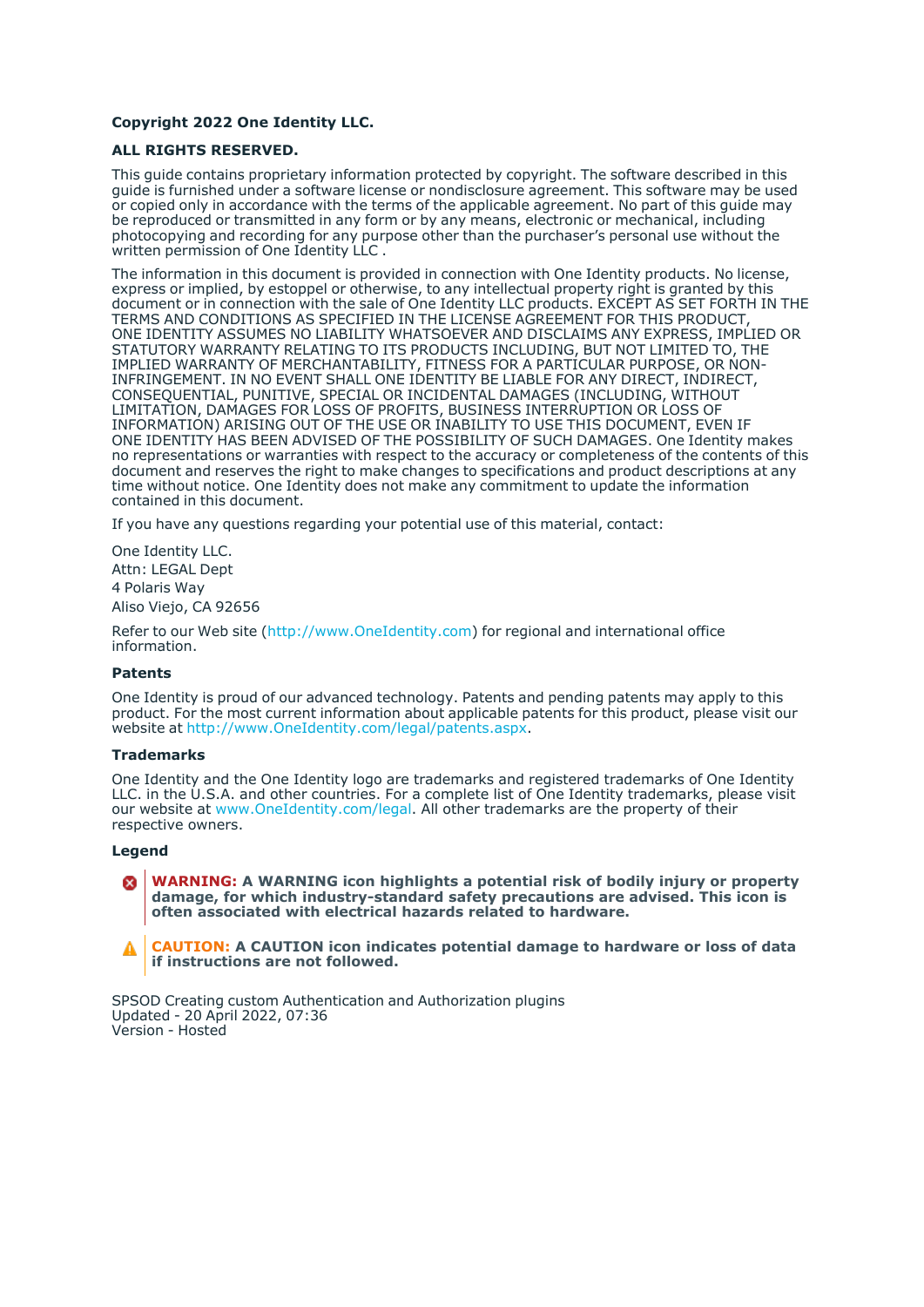## **Contents**

| The main.py module measures and the main part of the main part of the main part of the main state of the main state of the main state of the main state of the main state of the main state of the main state of the main stat       |     |
|--------------------------------------------------------------------------------------------------------------------------------------------------------------------------------------------------------------------------------------|-----|
|                                                                                                                                                                                                                                      |     |
|                                                                                                                                                                                                                                      |     |
|                                                                                                                                                                                                                                      |     |
|                                                                                                                                                                                                                                      |     |
|                                                                                                                                                                                                                                      |     |
|                                                                                                                                                                                                                                      |     |
|                                                                                                                                                                                                                                      |     |
|                                                                                                                                                                                                                                      | .30 |
|                                                                                                                                                                                                                                      |     |
| <b>Contacting us 22 All and 23 All and 23 All and 24 All and 24 All and 24 All and 24 All and 24 All and 24 All and 24 All and 24 All and 24 All and 24 All and 25 All and 26 All and 26 All and 26 All and 26 All and 26 All an</b> |     |
| Technical support resources <b>manufactures</b> 33                                                                                                                                                                                   |     |

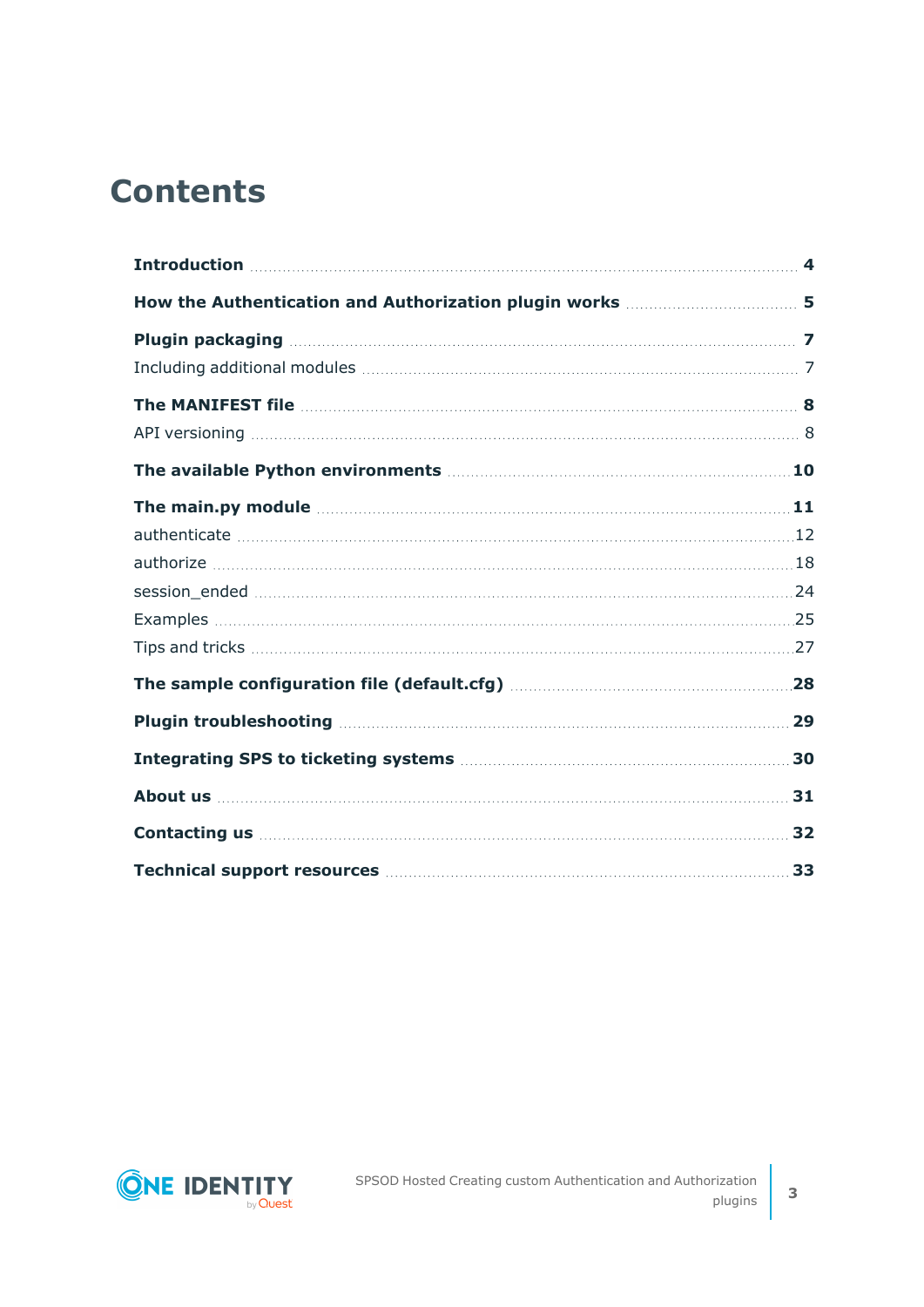## **Introduction**

<span id="page-3-0"></span>The following sections provide an overview on creating custom plugins for One Identity Safeguard for Privileged Sessions (SPS) to authenticate your users to external services in addition to the authentication performed on the target server. For example, such plugins can implement two-factor authentication (2FA) or multi-factor authentication (MFA) methods, or request the user to provide a valid ticket ID for the connection. For details on using an existing plugin, see "Integrating external [authentication](https://support.oneidentity.com/technical-documents/safeguard-for-privileged-sessions/6.13.1/administration-guide/advanced-authentication-and-authorization-techniques/integrating-external-authentication-and-authorization-systems/) and authorization systems" in the [Administration](https://support.oneidentity.com/technical-documents/safeguard-for-privileged-sessions/6.13.1/administration-guide/advanced-authentication-and-authorization-techniques/integrating-external-authentication-and-authorization-systems/) Guide.

This document is a general overview of plugin requirements. If you want to write your own custom plugin, make sure to use the Plugin SDK. For details, see: <https://oneidentity.github.io/safeguard-sessions-plugin-sdk/1.6.0/>

#### **A** CAUTION:

**Using custom plugins in SPS is recommended only if you are familiar with both Python and SPS. Product support applies only to SPS: that is, until the entry point of the Python code and passing the specified arguments to the Python code. One Identity is not responsible for the quality, resource requirements, or any bugs in the Python code, nor any crashes, service outages, or any other damage caused by the improper use of this feature, unless explicitly stated in a contract with One Identity. If you want to create a custom plugin, contact our [Support](https://support.oneidentity.com/one-identity-safeguard-for-privileged-sessions) Team for details and instructions.**

Every SPS plugin is a Python module. SPS invokes the module to request the password of the target user. The plugin processes the request, returns the result to SPS and exits. SPS then processes the result.

The backup and restore functionality of SPS handles the uploaded plugins as part of SPS's configuration. You do not need to create separate backups of your plugins.

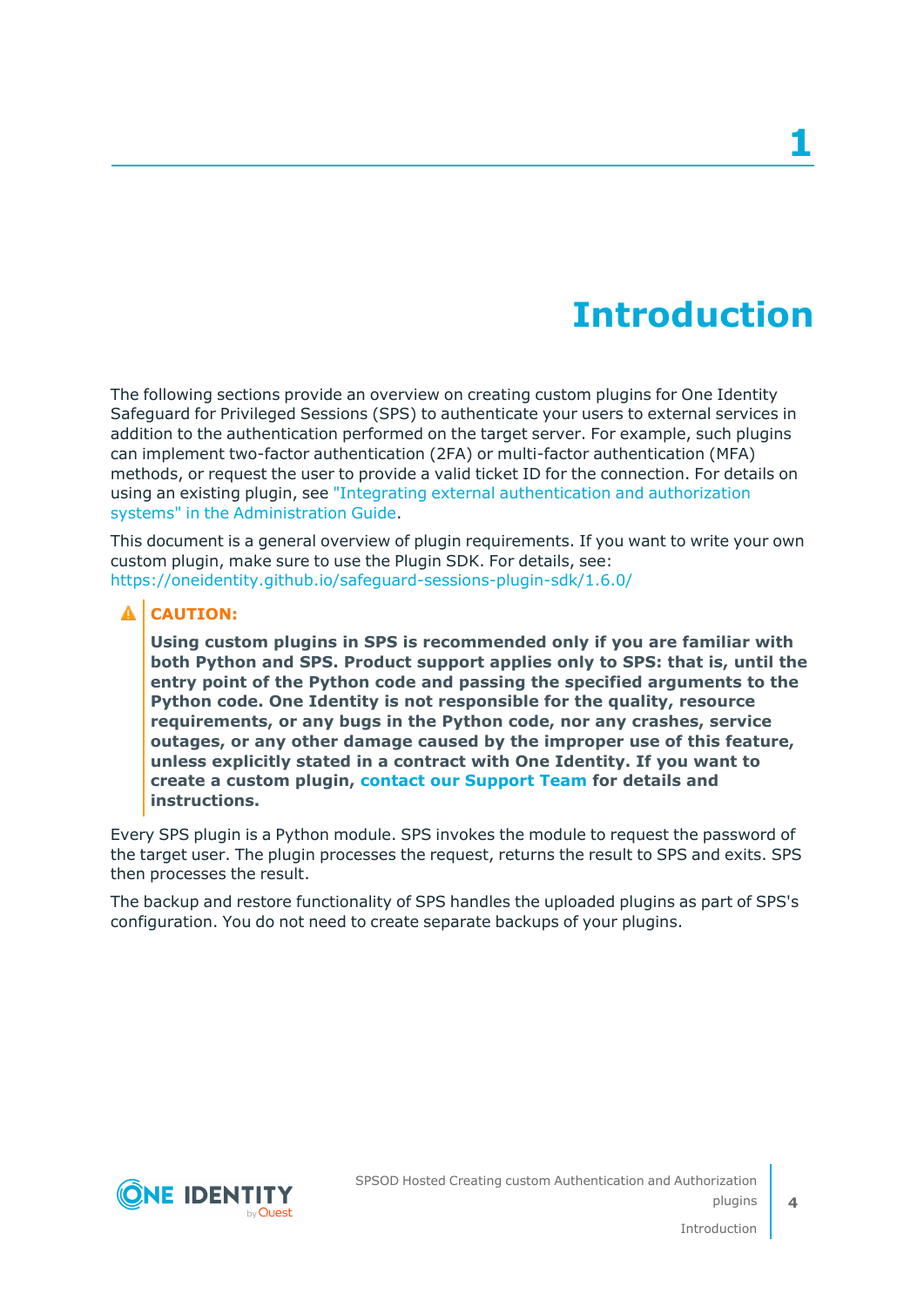# <span id="page-4-0"></span>**How the Authentication and Authorization plugin works**

If a Connection Policy has an Authentication and Authorization plugin (**AA plugin**) configured, One Identity Safeguard for Privileged Sessions (SPS) executes the plugin as the last step of the connection authorization phase. SPS can request the client to perform other types of authentication before executing the plugin. Using an **AA plugin** in a Connection Policy is treated as gateway authentication if:

- the plugin authenticates the user
- authentication is successful
- the plugin returns the gateway user and gateway groups elements, identifying the user it has authenticated

Other types of gateway authentication will come before authentication by the **AA plugin**, so information from any other type of gateway authentication (for example, the username and usergroups of this authentication) will already be available and therefore can be used by the plugin. If the Authentication and Authorization plugin does perform gateway authentication, you can use a Credential Store as well.

However, for technical reasons, the web-based gateway authentication (that is, authenticating on the SPS web interface if the **Require Gatweay Authentication on the SPS Web Interface** option is selected in the Connection Policy) is performed after the **AA plugin**, so using **AA plugin** and ticking **Require Gateway Authentication on the SPS Web Interface** at the same time is not a valid configuration.

The plugin can interactively request additional information from the client in the SSH, Telnet, and RDP protocols.

NOTE: In SPS 5.8, a user's group membership is determined by querying only the relevant groups configured for the connection from the LDAP/AD server, instead of retrieving all groups of a given user.

This may cause problems when using AD/LDAP-based gateway authentication together with an AA plugin. The AA plugin authorize() hook may be called with only a subset of groups as group membership lookup does not consider groups referenced in the AA plugin code.

As a possible workaround, you can add a rule to the channel policy assigned to the connection that never matches (for example, set the **From** address to 0.0.0.0/32), but

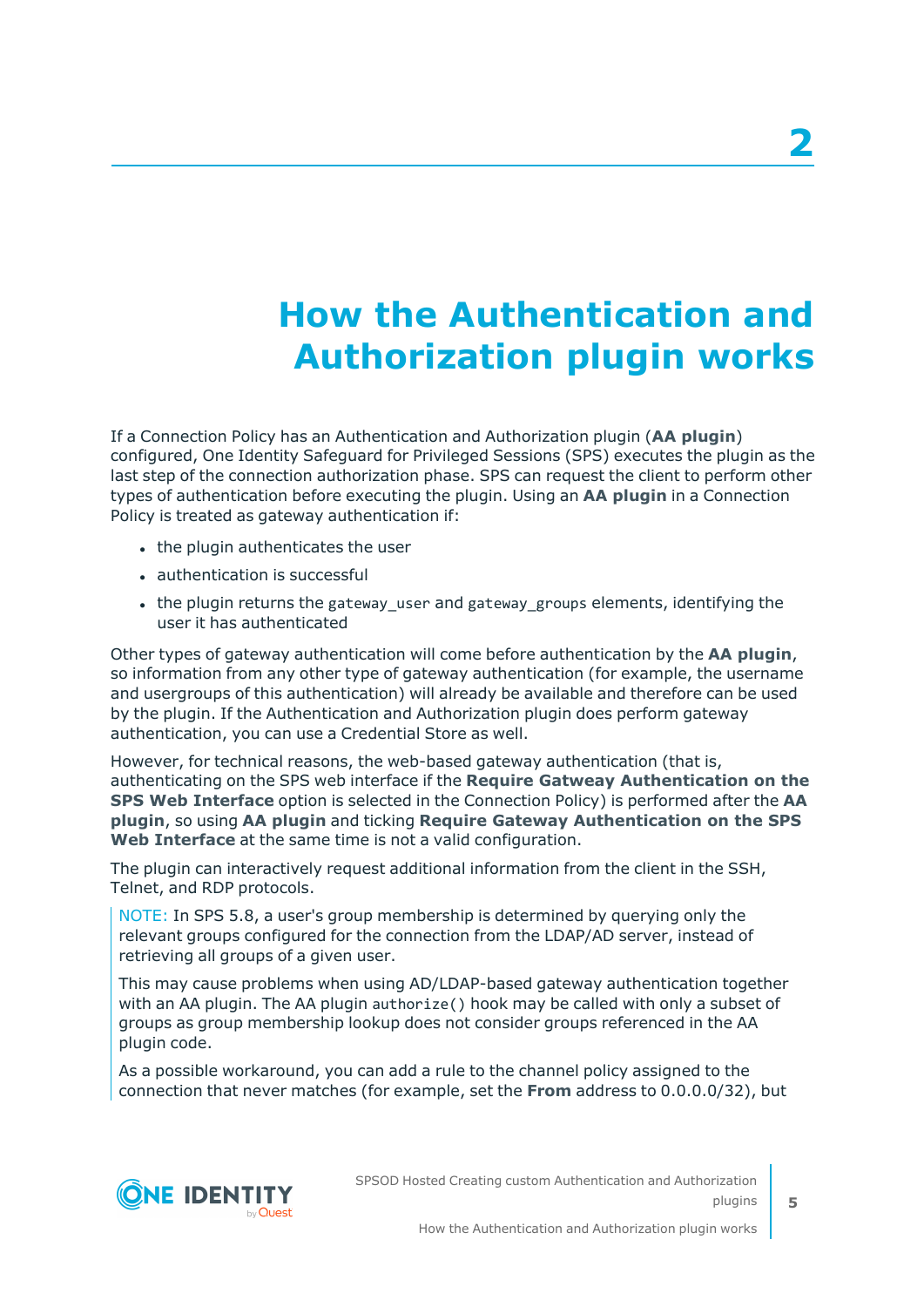contains all the gateway groups that the plugin requires. This channel rule will never match, but it will cause SPS to evaluate if a user is a member of those groups, and will make them available for the plugin if so.

Note that only groups queried by SPS are affected. Gateway groups returned by the AA plugin authenticate() hook are passed to the authorize() hook unchanged.

SPS executes the authorize method after the authentication method and any inband gateway authentication or inband destination selection steps. As a result, the authorize method already has access to the IP address of the target server and the remote username (the username used in the server-side connection).

Optionally, the plugin can return the gateway\_user and gateway\_groups values. SPS will only update the gateway username and gateway groups fields in the connection database if the plugin returns the gateway user and gateway groups values. The returned gateway user and gateway groups values override any such attributes already available on SPS about the connection (that means that channel policy evaluations will be affected), so make sure that the plugin uses the original values appropriately.

If the plugin returns the gateway user and gateway groups values, you may have to configure an appropriate **Usermapping policy** in the **Connection Policy**. If the plugin returns a gateway\_user that is different from the remote user, the connection will fail without a usermapping policy. For details on usermapping policies, see ["Configuring](https://support.oneidentity.com/technical-documents/safeguard-for-privileged-sessions/6.13.1/administration-guide/advanced-authentication-and-authorization-techniques/configuring-usermapping-policies/)" usermapping policies" in the [Administration](https://support.oneidentity.com/technical-documents/safeguard-for-privileged-sessions/6.13.1/administration-guide/advanced-authentication-and-authorization-techniques/configuring-usermapping-policies/) Guide.

#### **Prerequisites**

- SPS supports Authentication and Authorization plugins in the RDP, SSH, and TELNET protocols.
- In RDP, using an AA plugin together with Network Level Authentication in a Connection Policy has the same limitations as using Network Level Authentication without domain membership.
- In RDP, using an AA plugin requires TLS-encrypted RDP connections. For details, see "Enabling [TLS-encryption](https://support.oneidentity.com/technical-documents/safeguard-for-privileged-sessions/6.13.1/administration-guide/rdp-specific-settings/enabling-tls-encryption-for-rdp-connections/) for RDP connections" in the Administration Guide.

Optionally, the plugin can return the gateway user and gateway groups elements. SPS will only update the gateway username and gateway groups fields in the connection database if the plugin returns the gateway\_user and gateway\_groups elements. The returned gateway username and gateway groups override any such attributes already available on SPS about the connection, so make sure that the plugin uses the original values appropriately.

If the plugin returns the gateway\_user and gateway\_groups elements, you may have to configure an appropriate **Usermapping Policy** in the Connection Policy. If the plugin returns a gateway user that is different from the remote user, the connection will fail without a Usermapping Policy. For details on Usermapping Policies, see ["Configuring](https://support.oneidentity.com/technical-documents/safeguard-for-privileged-sessions/6.13.1/administration-guide/advanced-authentication-and-authorization-techniques/configuring-usermapping-policies/) usermapping policies" in the [Administration](https://support.oneidentity.com/technical-documents/safeguard-for-privileged-sessions/6.13.1/administration-guide/advanced-authentication-and-authorization-techniques/configuring-usermapping-policies/) Guide.

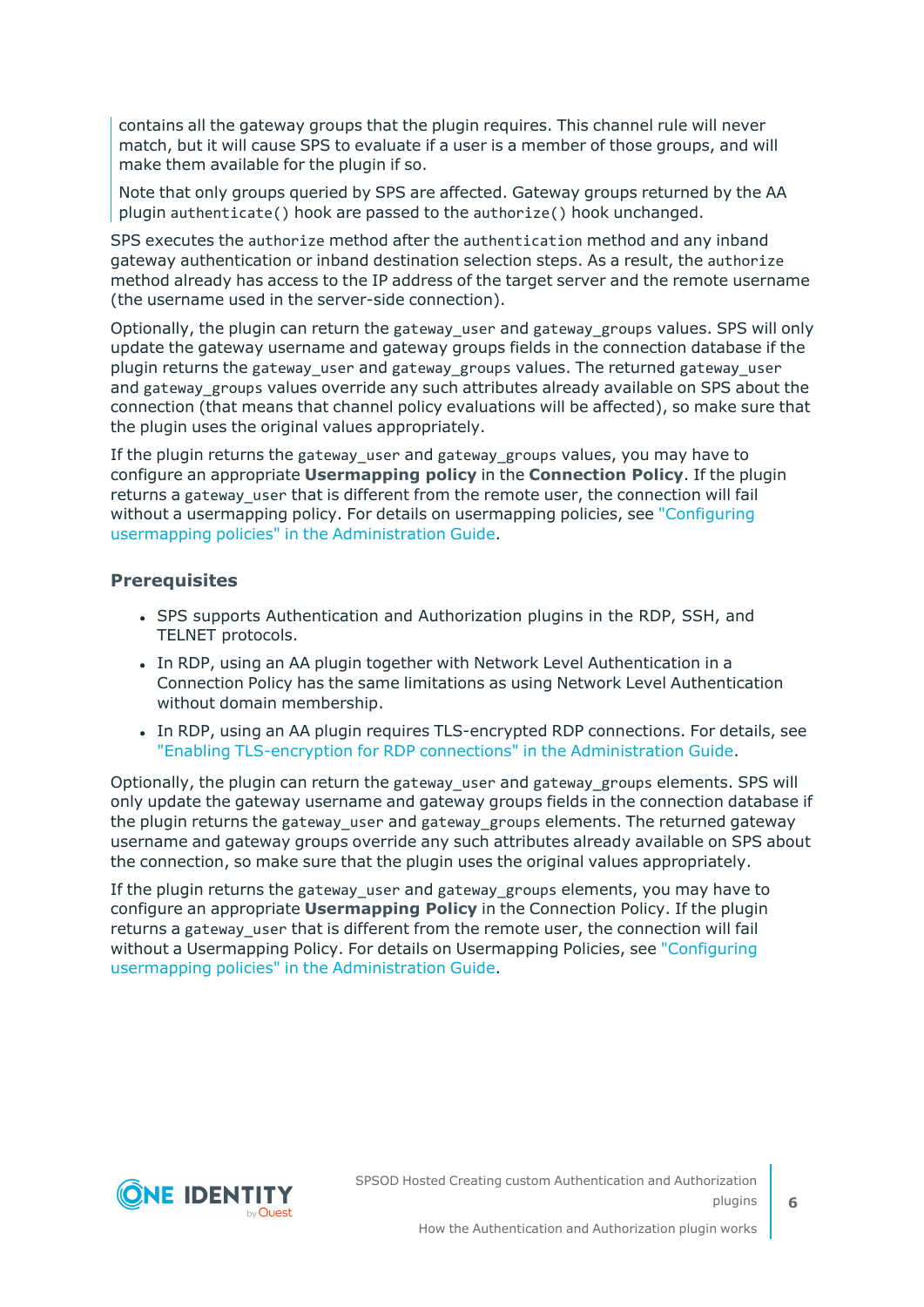# **Plugin packaging**

**3**

<span id="page-6-0"></span>An SPS plugin is a .zip file that contains a MANIFEST file (with no extension) and a Python module named main.py in its root directory. The plugin .zip file may also contain an optional default.cfg file that serves to provide an example configuration, which you can use as a basis for customization if you wish to adapt the plugin to your site's needs. The size of the .zip file is limited to 20 megabytes.

## <span id="page-6-1"></span>**Including additional modules**

You can invoke additional Python modules from main.py, provided that the total size of the .zip bundle does not exceed 20 megabytes and all calls are executed within the plugin timeout.

The modules must be compatible with the selected Python environment. For more information, see "The available Python [environments"](https://support.oneidentity.com/technical-documents/safeguard-for-privileged-sessions/6.13.1/creating-custom-authentication-and-authorization-plugins/) in the Creating custom [Authentication](https://support.oneidentity.com/technical-documents/safeguard-for-privileged-sessions/6.13.1/creating-custom-authentication-and-authorization-plugins/) and Authorization plugins.



**7**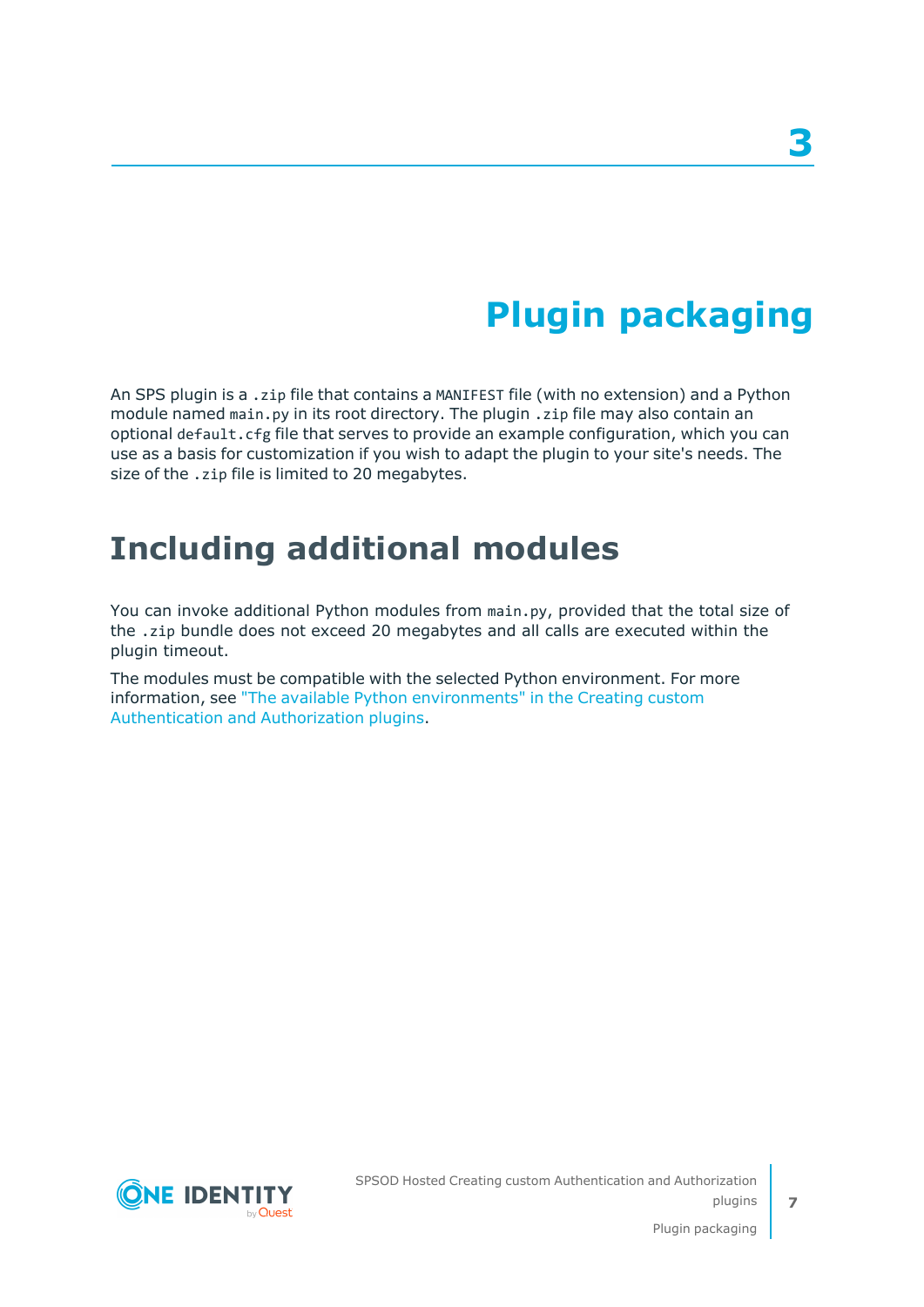# **The MANIFEST file**

<span id="page-7-0"></span>The MANIFEST file is a YAML file and should conform to version 1.2 of the YAML [specification.](http://yaml.org/spec/)

It must contain the following information about the plugin:

- name: The identifier of the plugin during the upload to SPS. The initial character must be an alphabetical character, while the rest may be alphabetical characters, numerals or '. While case sensitivity is supported, special characters (for example, '@' or '&') are not permitted.
- description: The description of the plugin. This description is displayed on the SPS web interface.
- version: The version number of the plugin. It must begin with a numeral (for example, 2.0.3).
- type: The type of the plugin. It must be credentialstore for a Credential Store plugin and aa for an Authentication and Authorization plugin.
- api: The version number of the required SPS API. The current version number is 1.2.

It may contain the following elements:

- entry point: main.py: The custom entry point of the plugin.
- scb min version: The minimum SPS product version compatible with the plugin. For example, 5.10.0 means 5F10.
- scb max version: The maximum compatible SPS product version. To allow any version below a certain value, add the  $\sim$ charater. For example, 5.11.0 $\sim$  means "any version up till, but not including, 5.11.0".

### **Example**

```
name: name: SPS_RADIUS
description: RADIUS (RSA) MFA plugin plugin
version: 2.0.3
type: aa
api: 1.1
entry_point: main.py
```
## <span id="page-7-1"></span>**API versioning**

SPS supports only a single version of the plugin API.

The required version of SPS API must be in <major number>.<minor number> format.

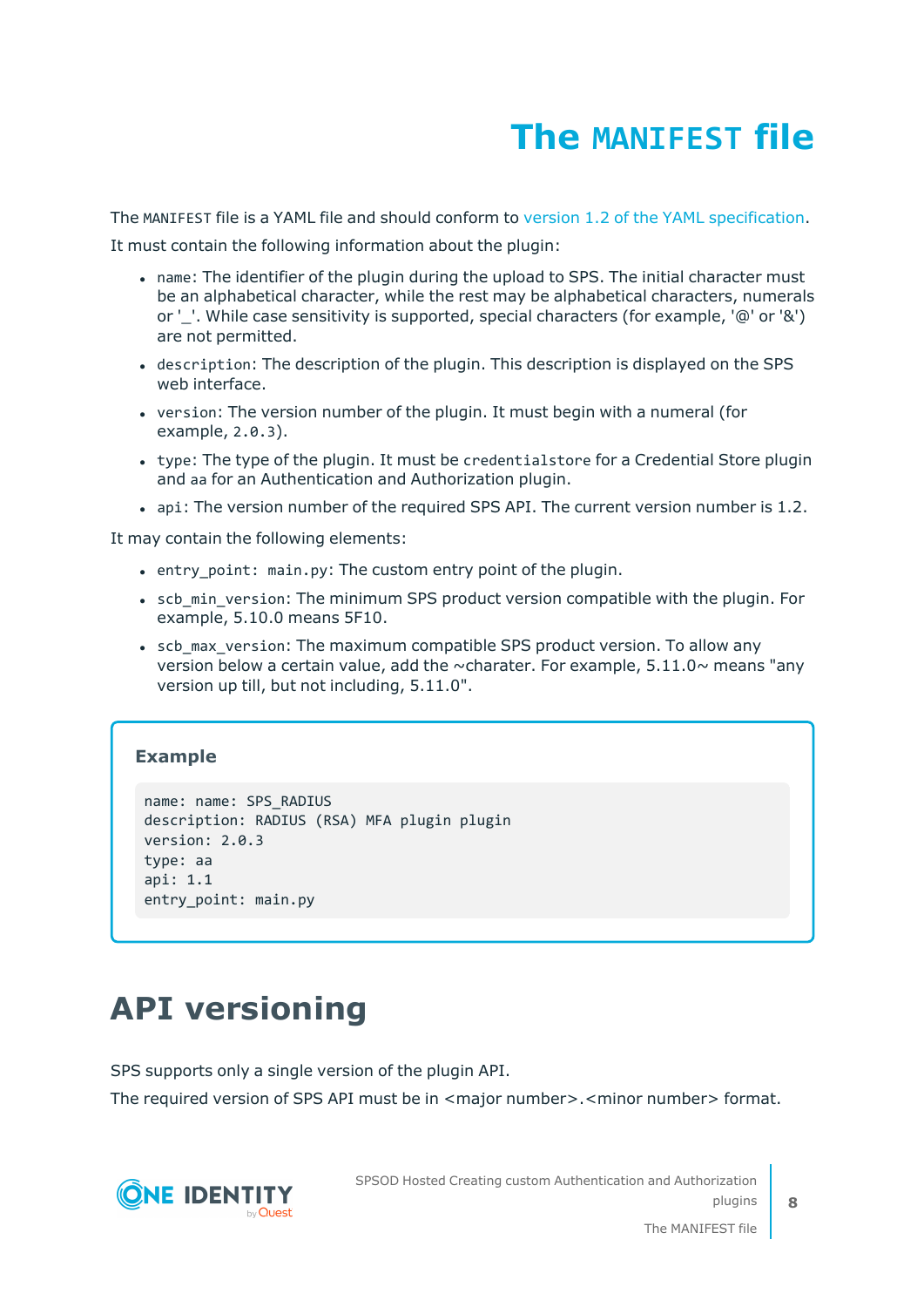NOTE: SPS uses semantic versioning for the API. That is, if the plugin requires API version <x>.<y>, the API version's <major number> must be equal to <x> and the  $\leq$ minor number  $\geq$  must be equal to, or greater than,  $\lt$ y  $\geq$ . Otherwise the plugin cannot be uploaded.

For example, if the API version of SPS is 1.3, SPS can use plugins with the required API version numbers 1.0, 1.1, 1.2, and 1.3. Versions 1.4 and 2.0 will not work.

Currently the API version number is 1.2.

### **Plugin API versioning for Python3 plugins using the Plugin SDK module**

For Python3 plugins using the Plugin SDK module the api: version should be the same as the <major number>.<minor number> version of the Plugin SDK. That is, if the Plugin SDK version is 1.2, write api: 1.2 in the MANIFEST file.

NOTE: The plugin does not need to be upgraded as long as the <major number> version remains the same, therefore the plugin should work with 1.3, 1.4 or higher API versions.

NOTE: To support older SPS releases with your plugin, develop and release the plugin with an older Plugin SDK version (for more information about Plugin SDK backwards compatibility, see the History of [releases](https://oneidentity.github.io/safeguard-sessions-plugin-sdk/latest/history.html)).

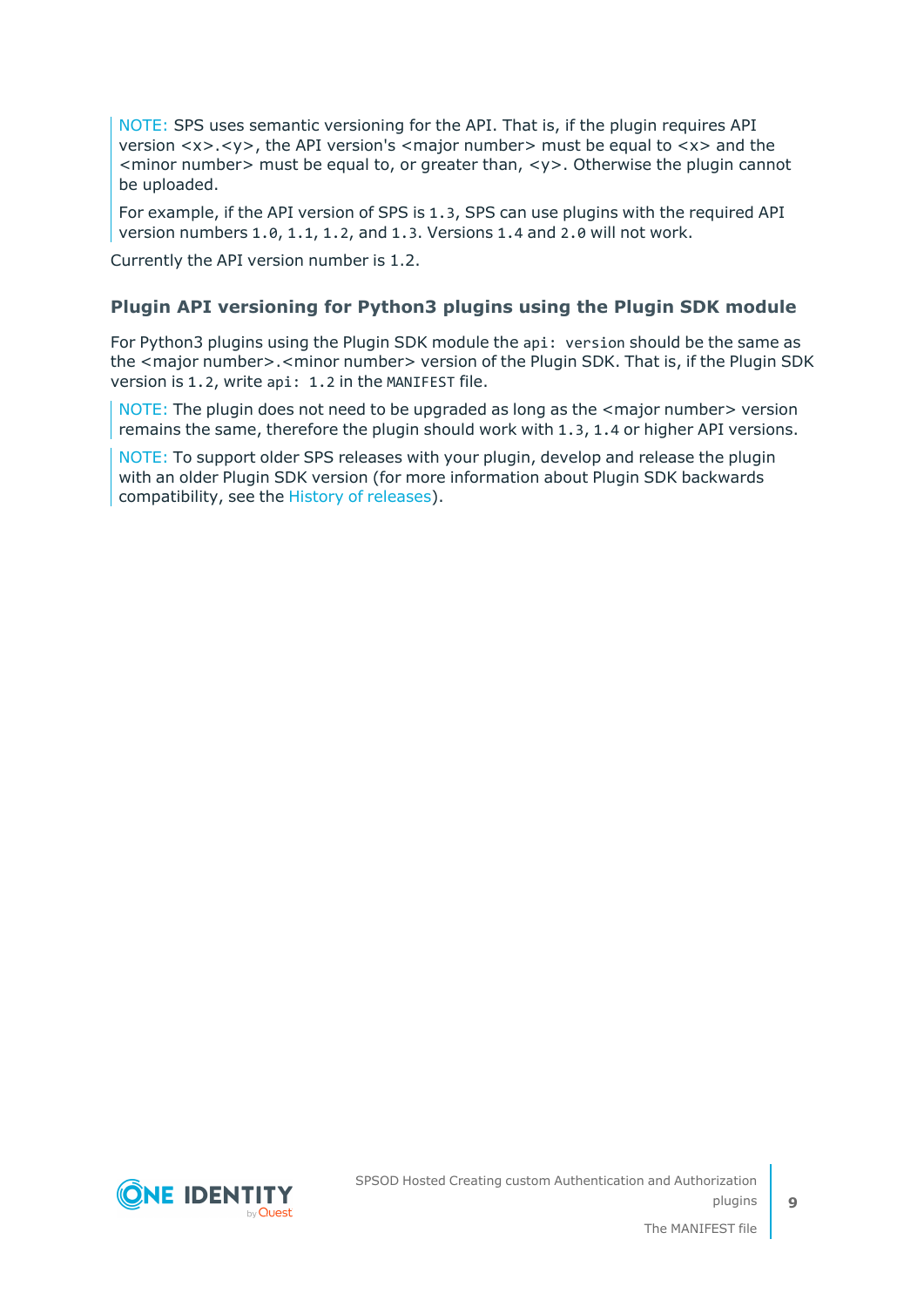# <span id="page-9-0"></span>**The available Python environments**

### **If you have entry\_point: main.py in the MANIFEST file (the main.py starting with '#!/usr/bin/env pluginwrapper3')**

In this case, the plugin must be Python 3.6.7 compatible. The plugin has access to these Python 3 modules:

oneidentity safeguard sessions plugin sdk (version == \[n1.6.0\](https://oneidentity.github.io/safeguard-sessions-plugin-sdk/1.6.0/index.html)n, <https://oneidentity.github.io/safeguard-sessions-plugin-sdk/1.6.0/>

NOTE: The <major> and <minor> version number of Plugin SDK is always equal to the SPS API version of the same release.

The Plugin SDK module mentioned above is a tool that allows you to reliably access SPS features and can be downloaded from [Downloads](https://support.oneidentity.com/my-downloads) page. In addition, the Plugin SDK module also allows you to develop or test plugins outside SPS. For more detailed information about the Plugin SDK module, see the [Developer's](https://oneidentity.github.io/safeguard-sessions-plugin-sdk/1.2.0/index.html) Guide.

- <sup>l</sup> pyOpenSSL (version >= 17.5.0, https://pyopenssl.org/en/17.5.0/index.html)
- python-ldap (version >=  $3.0.0$ , https://www.python-ldap.org/en/python-ldap-3.0.0/)
- requests (version  $>= 2.18.4$ , http://docs.python-requests.org/en/master/)
- <sup>l</sup> urllib3 (version >= 1.22, https://urllib3.readthedocs.io/en/latest/)
- pyyaml (version >=  $3.12$ , https://pyyaml.org/)

#### **If you have no entry\_point in the MANIFEST file**

The plugins must be compatible with Python version 2.6.5, and have access to the following Python modules:

- $\cdot$  dns
- httplib
- json
- $\cdot$  lxml
- openssl
- urllib
- $\cdot$  urllib2
- $\cdot$  xml
- xmllib
- xmlrpclib

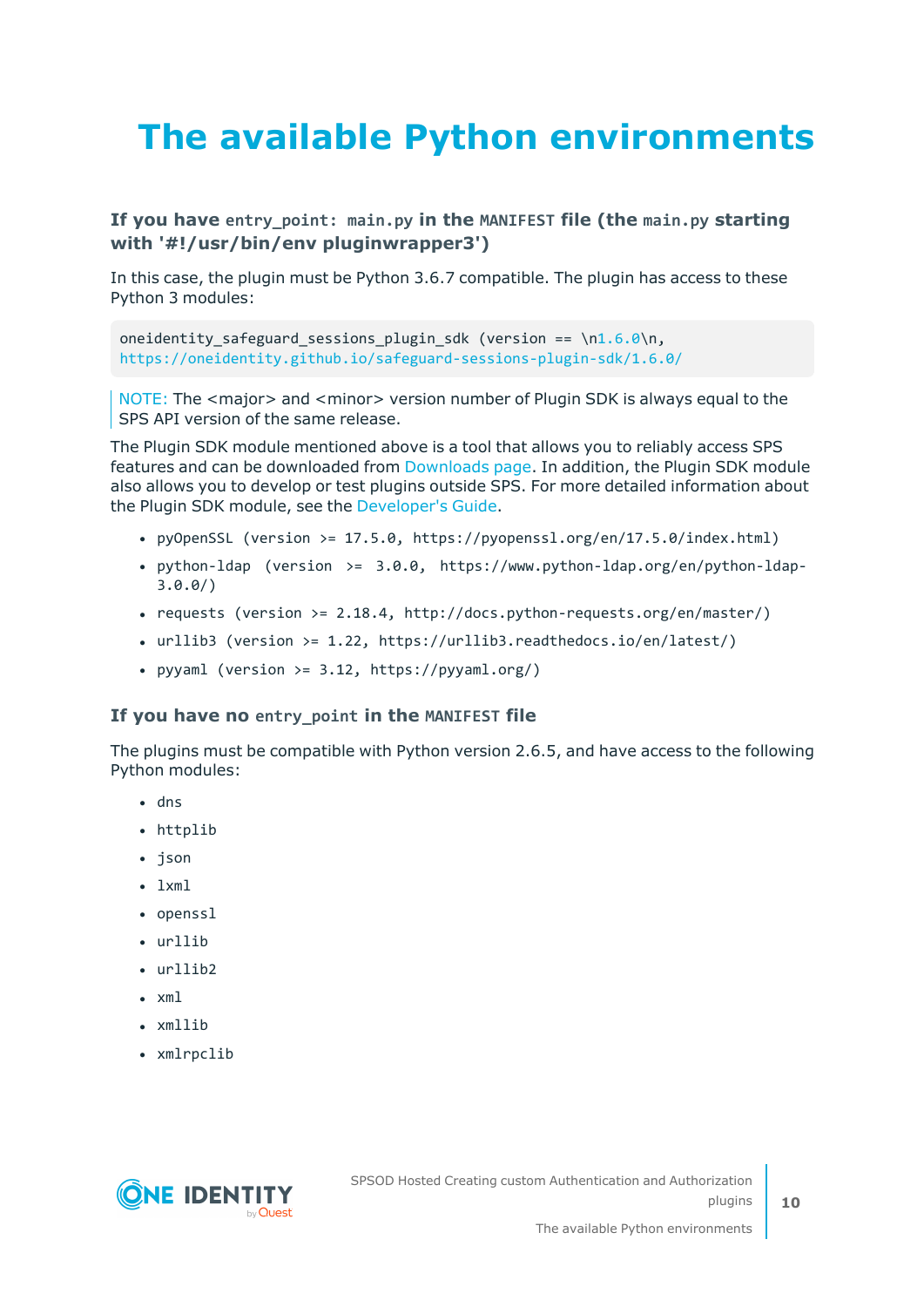# **The main.py module**

<span id="page-10-0"></span>The main.py file is a Python module that the framework attempts to execute. The following restrictions apply:

- The main.py module must contain the Plugin class. SPS searches for the plugin hook implementations under the Plugin class. SPS instantiates this class and invokes the hooks on the resulting instance.
- The Plugin class must have an \_init\_(self, configuration="") method. This is how the **Configuration** (for example, at **Policies >AA Plugin Configuration > Configuration** or **Policies > Credential Stores > Configuration**) is passed to the Plugin instance as string.
- The Plugin class must have member methods for all defined hooks.

The plugin is executed when a predefined entry point (hook method) is invoked. After returning the result, the plugin exits immediately.

NOTE: Plugins have a global timeout limit. The plugin timeout is half of the timeout value of the protocol proxy that uses the plugin (configured on the **<Protocol name> Control > Settings** page of the SPS web interface). By default, the proxy timeout is 600 seconds,therefore the default plugin timeout is 300 seconds.

Hooks can be defined with zero or more arguments and can usually return None or a dict with the appropriate keys. The order of the hook arguments is not defined. Instead, all arguments are passed by name.

All arguments are optional. Only the arguments actually used in the hook need to be specified.

No global state is preserved inbetween calls. Therefore, you have to use the cookie key in the returned dictionary to persist data between subsequent calls of the same plugin or between the different methods of a plugin. The cookie should be a dictionary containing simple data items. It has to be serializable to JSON. To persist data between two different plugins used in the same session, use the session\_cookie key.

You can use (\*\*kwargs) to get all possible call arguments in a hook, including the cookie argument.

The following hooks must all be implemented:

- $\bullet$  [authenticate](#page-11-0) on page 12: Called to identify the user connecting through SPS.
- $\bullet$  [authorize](#page-17-0) on page 18: Called when the remote username and the address of the target server are available (after the authentication hook and any inband gateway authentication or inband destination selection are completed).
- $\bullet$  session ended on page 24: Called when the session is closed. It is called exactly once for the same session. For example, you can use this hook to send a log message related to the entire session, or close the ticket related to the session if the plugin interacts with a ticketing system.

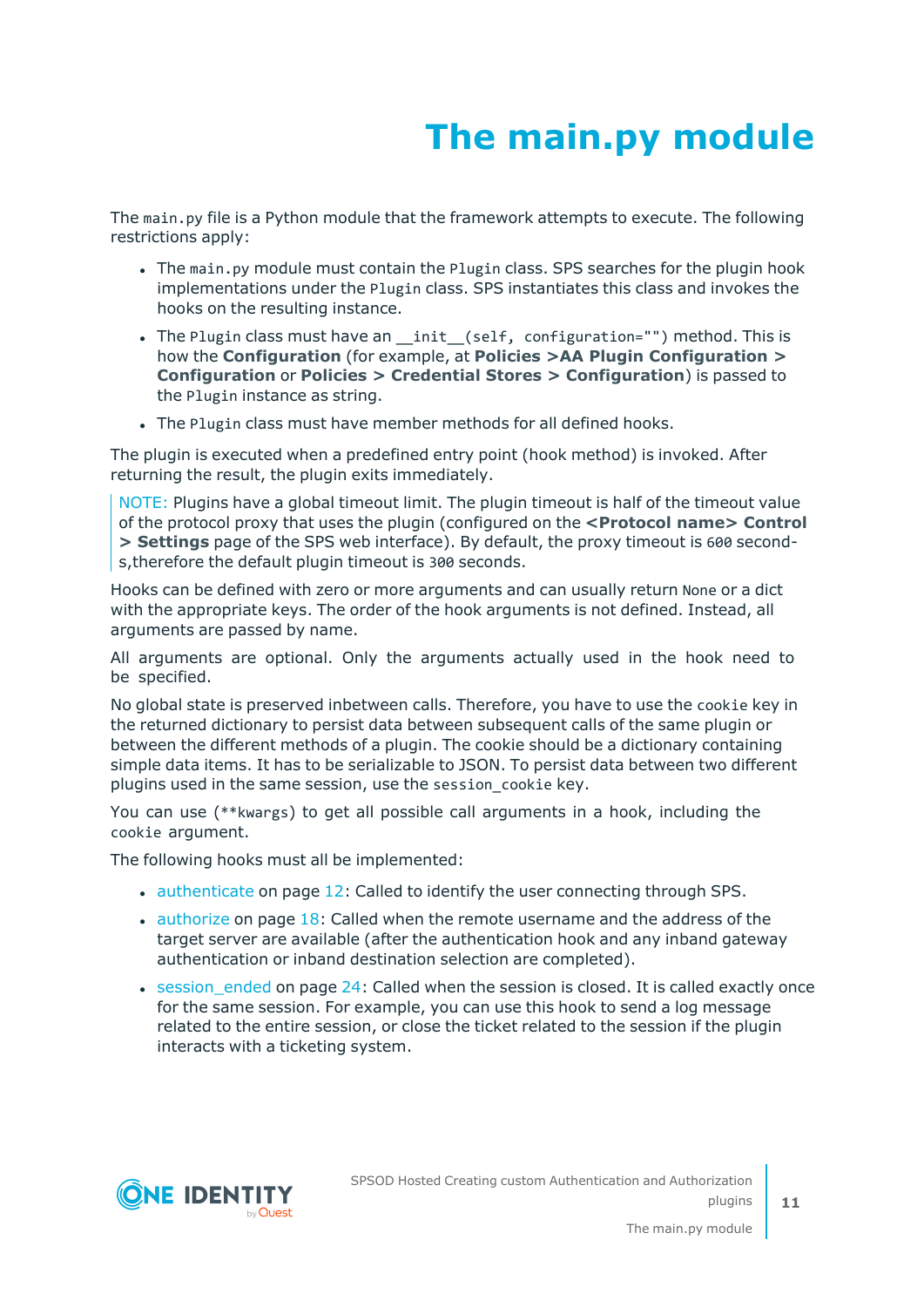## <span id="page-11-0"></span>**authenticate**

The authenticate method performs the authentication of the session and returns a verdict that determines if SPS permits the connection to continue to the target server.

```
Example
 def authenticate(self,
                            session_id,
                            protocol,
                            connection_name,
                            client ip,
                            client port,
                            key value pairs):
       return {
              'verdict': 'ACCEPT',
              'additional_metadata': 'my_metadata',
              'my_key': 'my_value',
       }
```
You must implement the authenticate method in the plugin.

TIP: If you do not want to do anything in this method, include an empty method that returns the ACCEPT verdict.

```
Example
 def authenticate (self):
       return {
             'verdict': 'ACCEPT',
       }
```
In addition, no gateway authentication has been performed by the plugin if the authenticate method returns:

- None.
- The dict { 'verdict': 'NONE'}.

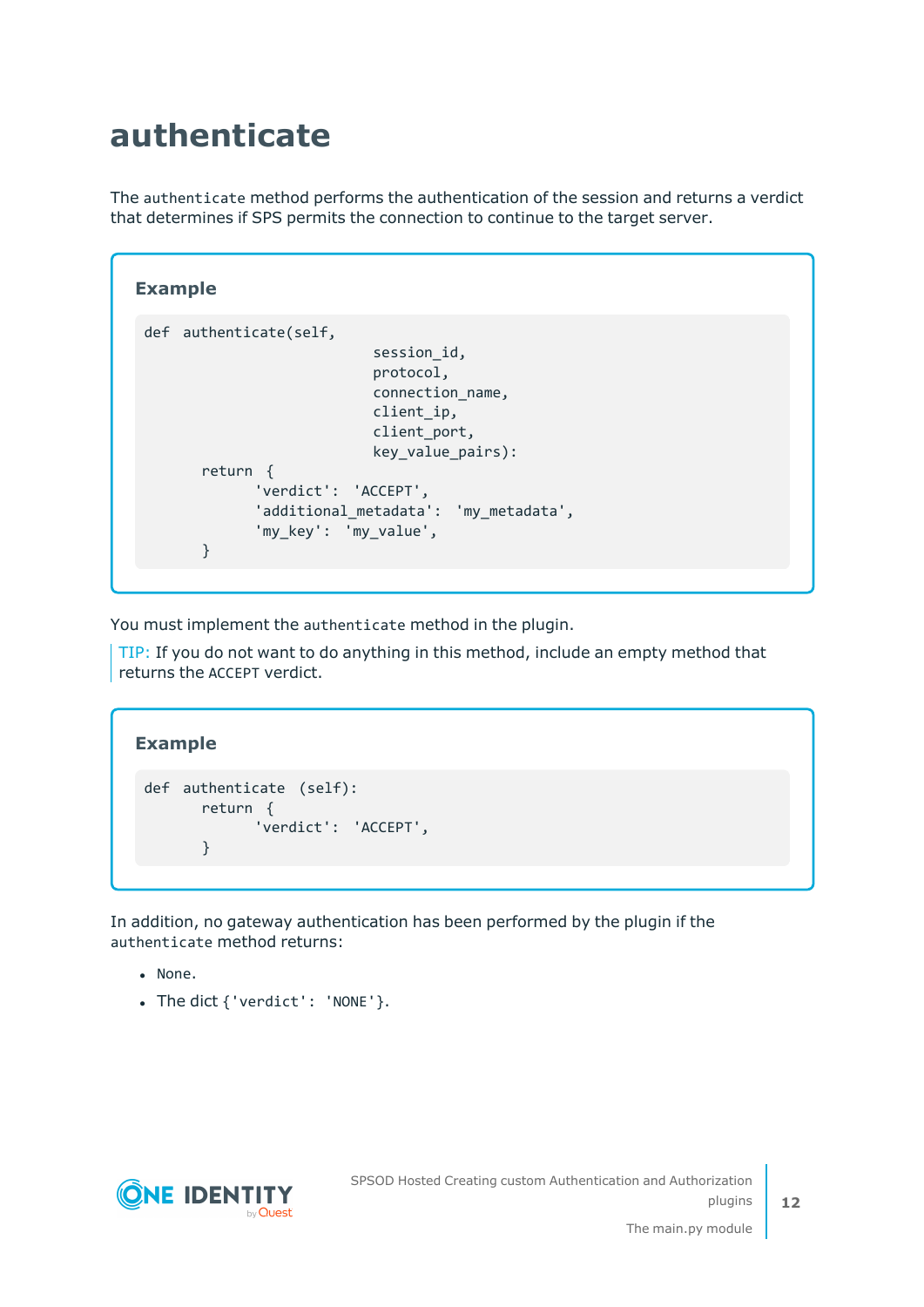### **Input arguments**

The order of the arguments does not make a difference, only their names do. Every argument is optional.

• session id

Type: string

*Description:* The unique identifier of the session.

cookie

Type: dictionary

*Description:* The cookie returned by the previous hook in the session. If this is the first call for that session, it is initialized as an empty dictionary, otherwise it has the value returned by one of the previous calls in this particular AA plugin. You can use the cookie to maintain the state for each particular connection or to transfer information between the different methods of the plugin. For an example that transfers information in the cookie between two methods, see [Examples](#page-24-0) on page 25.

• session cookie

Type: dictionary

*Description:* You can use the session cookie to maintain global state between plugins for each particular connection. If this is the first call for that session, it is initialized as an empty dictionary, otherwise it has the value returned by a previous plugin hook in the session.

• connection\_name

Type: string

*Description:* The name of the Connection policy that handles the client's connection request.

• client\_hostname

Type: string

*Description:* A string containing the hostname of the client, if DNS lookup has been successful. If not, the value of this parameter is None.

• client\_ip

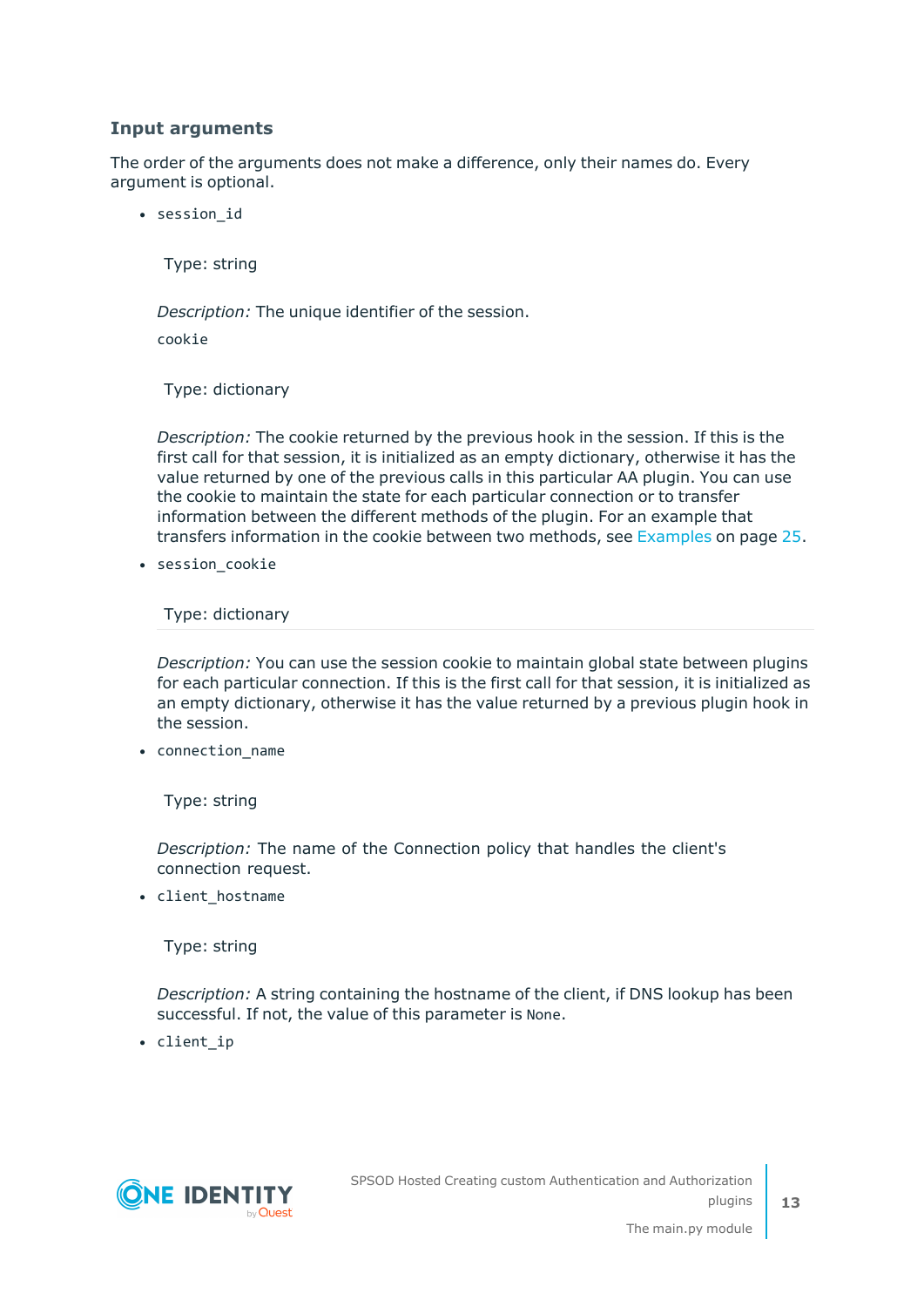*Description:* A string containing the IP address of the client.

• client port

Type: int

*Description:* The port number of the client.

• gateway user

Type: string

*Description:* Contains the gateway username of the client if already available (for example, if the user performed inband gateway authentication), otherwise its value is None.

• key value pairs

Type: dictionary

*Description:* A dictionary containing plugin-specific information (for example, it may include a token ID). This dictionary also contains any key-value pairs that the user specified. In the plugin, such fields are already parsed into separate key-value pairs. For details on how the user can provide such data during a connection, see "Integrating external [authentication](https://support.oneidentity.com/technical-documents/safeguard-for-privileged-sessions/6.13.1/administration-guide/advanced-authentication-and-authorization-techniques/integrating-external-authentication-and-authorization-systems/) and authorization systems" in the [Administration](https://support.oneidentity.com/technical-documents/safeguard-for-privileged-sessions/6.13.1/administration-guide/advanced-authentication-and-authorization-techniques/integrating-external-authentication-and-authorization-systems/) Guide.

• protocol

Type: string

*Description:* The protocol used in the connection that the plugin is currently processing. Enter one of the following values: rdp, ssh, telnet.

• target\_username

Type: string or None

*Description:* Contains information about the target username if already available (for example, if the user performed inband gateway authentication), otherwise its value is None.

### **Returned values**

The method must return a dictionary with the following (required or optional) elements.

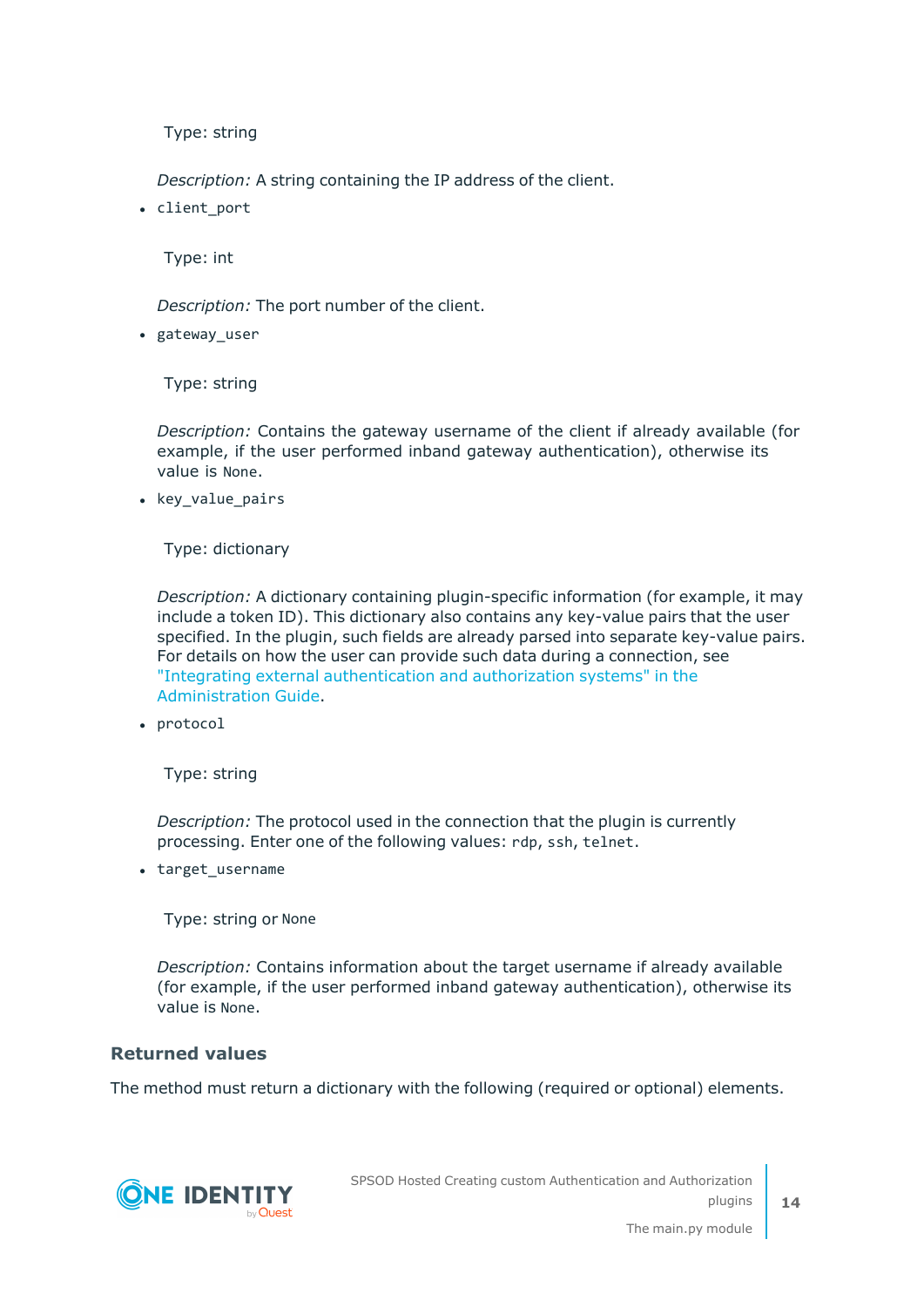The required elements are:

- verdict, which must contain one of the following returned values:
	- ACCEPT, which returns gateway\_user and gateway\_groups together.
	- NEEDINFO, which returns question.
	- $\bullet$  DENY
	- $\bullet$  NONE

The optional elements are:

- cookie
- session cookie
- additional metadata
- gateway\_user
- gateway\_groups
- question

The elements in more detail:

• verdict

Type: string

Required: yes

*Description:* Must contain one of the following values:

<sup>l</sup> ACCEPT:The authentication was successful, the client can continue the connection

If the plugin returns both gateway\_users and gateway\_groups elements, it means that gateway authentication has been performed.

- DENY: Reject the connection.
- . NEEDINFO: The authentication requires more information to be completed.
- NONE: No gateway authentication was performed by the plugin.

For example, the following sample code rejects the connection.

| <b>Example</b>             |  |  |
|----------------------------|--|--|
| return {'verdict': 'DENY'} |  |  |

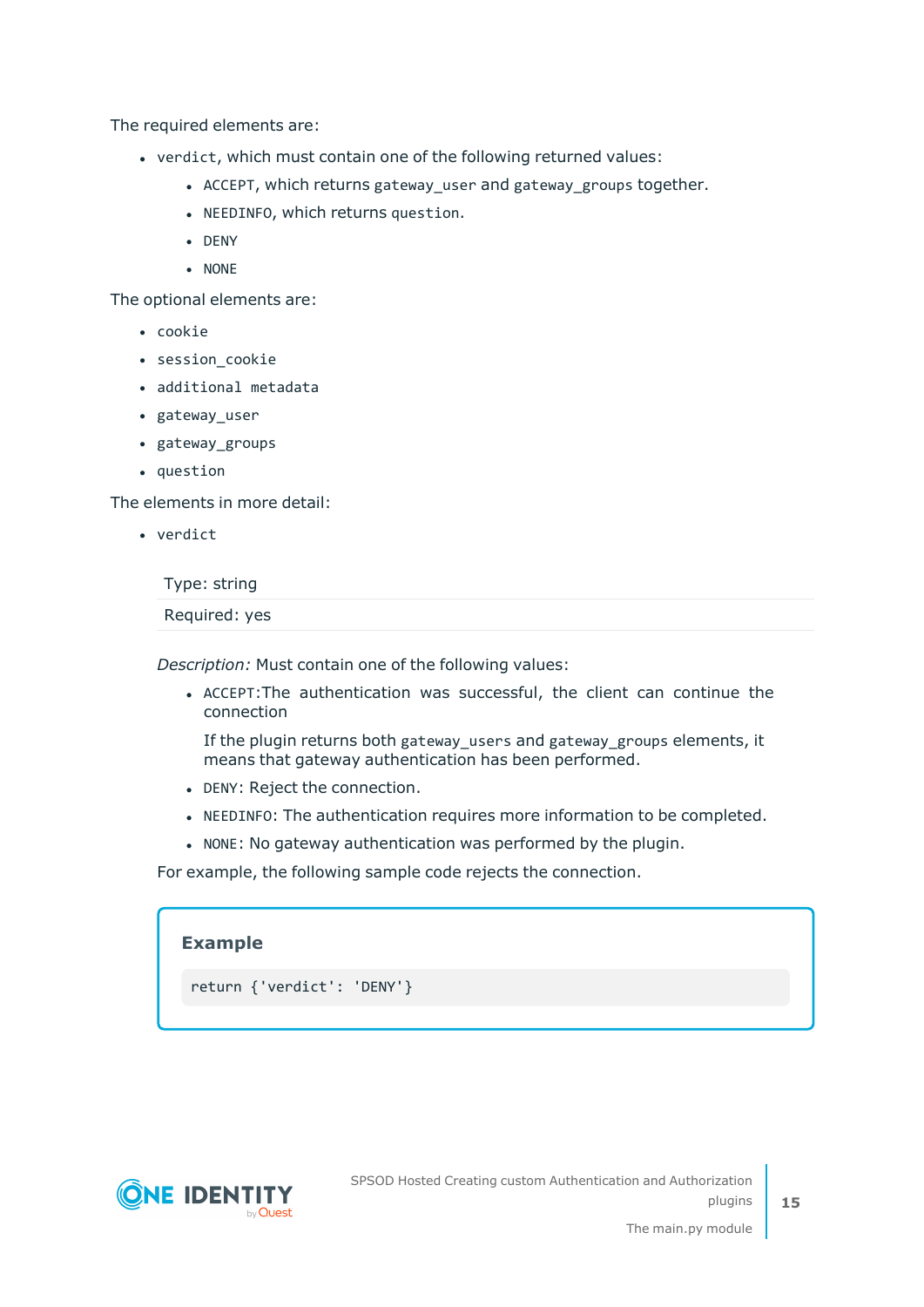• cookie

Type: dictionary

Required: no

*Description:* The cookie returned by the previous hook in the session. If this is the first call for that session, it is initialized as an empty dictionary, otherwise it has the value returned by one of the previous calls in this particular AA plugin. You can use the cookie to maintain the state for each particular connection or to transfer information between the different methods of the plugin. For an example that transfers information in the cookie between two methods, see [Examples](#page-24-0) on page 25.

• session cookie

Type: dictionary

Required: no

*Description:* You can use the session cookie to maintain global state between plugins for each particular connection. If this is the first call for that session, it is initialized as an empty dictionary, otherwise it has the value returned by a previous plugin hook in the session.

• additional metadata

*Description:* The value of this string will be stored in the **Additional metadata** column of the SPS connection database, and will be available on the SPS search interface.

• gateway\_user

Type: string Required: no

• gateway\_groups

Type: list

Required: no

*Description:* Optionally, the plugin can return the gateway\_user and gateway\_ groups values. SPS will only update the gateway username and gateway groups fields in the connection database if the plugin returns the gateway\_user and gateway groups values. The returned gateway user and gateway groups values override any such attributes already available on SPS about the



**16**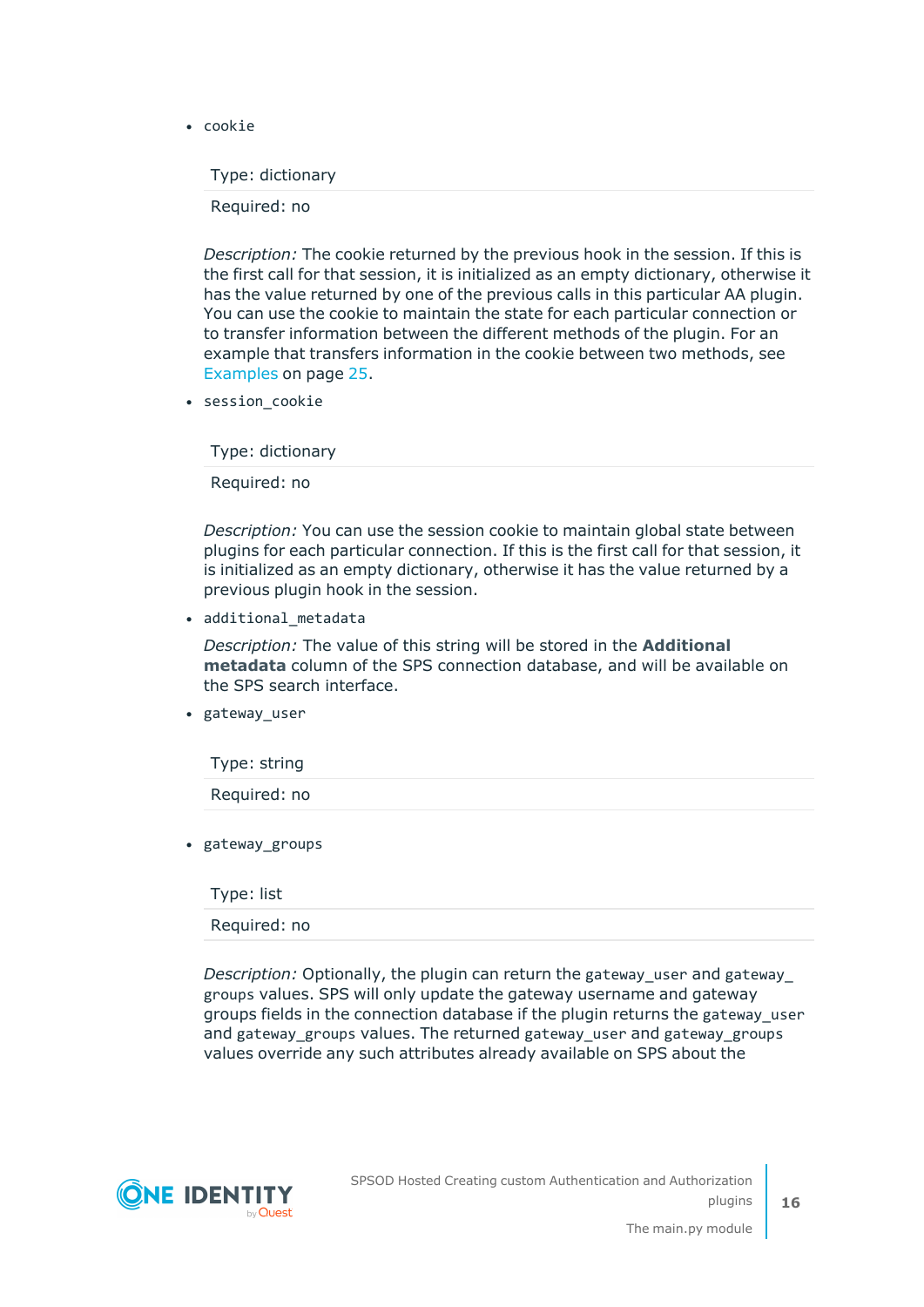connection (which means that channel policy evaluations will be affected), so make sure that the plugin uses the original values appropriately.

NOTE: If the plugin returns the gateway\_user and gateway\_groups values, you may have to configure an appropriate **Usermapping Policy** in the Connection Policy. If the plugin returns a gateway\_user that is different from the remote user, the connection will fail without a Usermapping Policy. For details on Usermapping Policies, see "Configuring [usermapping](https://support.oneidentity.com/technical-documents/safeguard-for-privileged-sessions/6.13.1/administration-guide/advanced-authentication-and-authorization-techniques/configuring-usermapping-policies/) policies" in the [Administration](https://support.oneidentity.com/technical-documents/safeguard-for-privileged-sessions/6.13.1/administration-guide/advanced-authentication-and-authorization-techniques/configuring-usermapping-policies/) Guide.

For example, the following sample code accepts the connection and sets the gateway\_user and gateway\_groups fields. (Naturally, you should write the plugin code that actually retrieves these data from the third-party system.) For details, see [Examples](#page-24-0) on page 25.

| return<br>'verdict': 'ACCEPT',<br>'gateway_user': 'username-received-from-third-party',<br>'gateway groups':<br>$\Box$<br>'usergroup1-received-from-third-party', |
|-------------------------------------------------------------------------------------------------------------------------------------------------------------------|
| 'usergroup2-received-from-third-party'                                                                                                                            |

• question

Type: tuple

Required: no

*Description:* A tuple that contains key-question pairs and optionally a third element to disable echoing. You can use it to request additional information from the client when using the NEEDINFO verdict in RDP, Telnet, and SSH connections. For example, the following sample code displays a prompt (in this case, Enter your token number) to the user. For details, see [Examples](#page-24-0) on page 25.

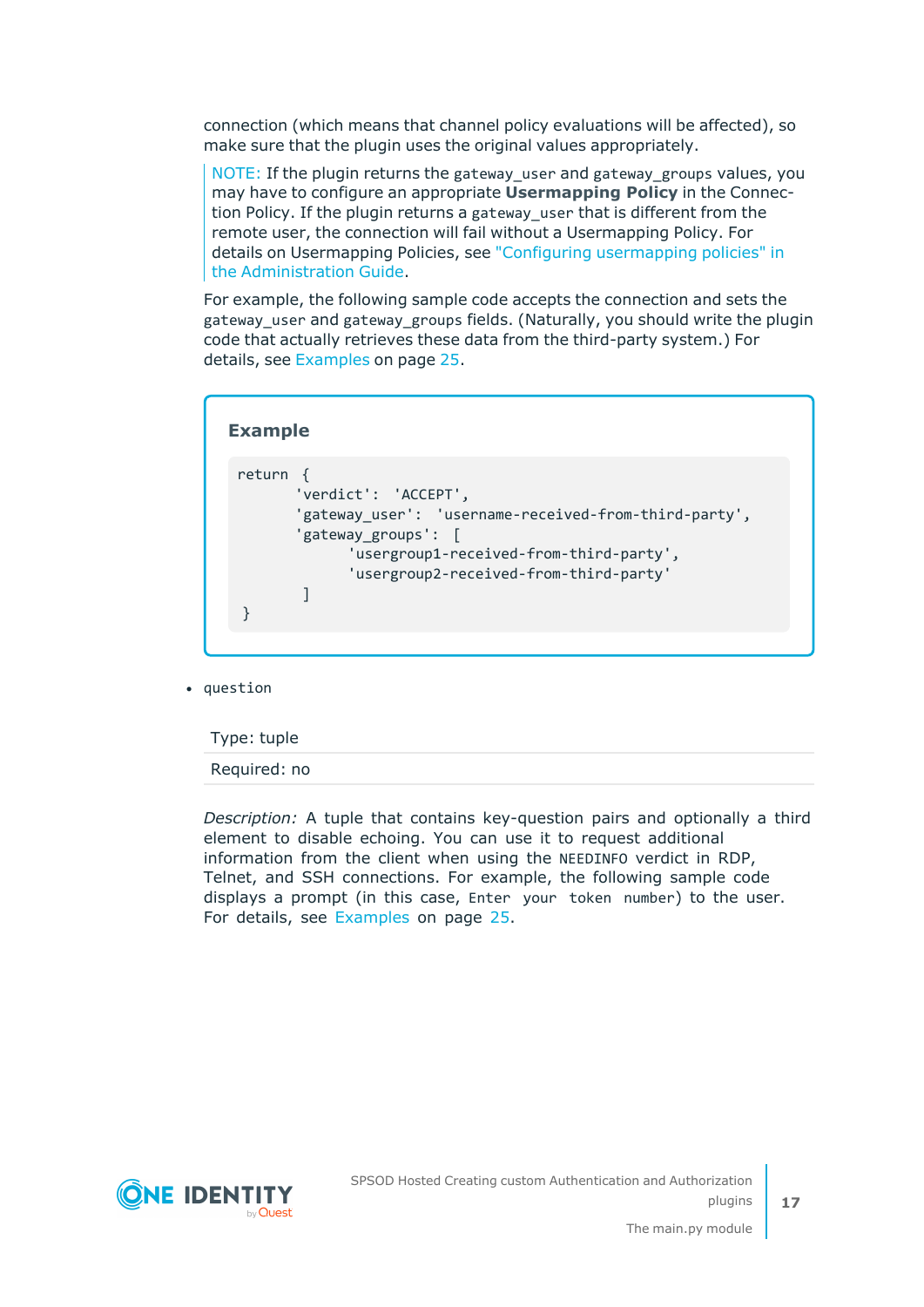### **Example**

```
return {
      'verdict': 'NEEDINFO',
      'question': ('token', 'Enter your token number: ')
}
```
If the optional third element is True, the answer will not be echoed to the client.

TIP: Set the third element to True if the answer to the question is sensitive information (for example, a password).

```
Example
 return {
        'verdict': 'NEEDINFO',
       'question': ('token', 'Enter your token number: ',
True)
 }
```
Note that in SPS version 4.3.0 and 4.3.1, question was a dictionary. Starting with version 4.3.2, it is a tuple.

### **Requesting more information from the client**

To request additional information from the client (for example, a one-time password from a token, or a ticket ID), the authenticate method may return the NEEDINFO verdict and the question tuple containing key-question pairs. The questions are asked from the user in a protocol-specific way and the authenticate method is called again with a key\_value\_pairs argument containing the answers in key-answer pairs, where the key belongs to the corresponding question. Alternatively, you can also use the cookie to supply additional information to the plugin.

### <span id="page-17-0"></span>**authorize**

The authorize method performs the authorization of the session and returns a verdict that determines if SPS permits the connection to continue to the target server. This method is executed only once. SPS executes the authorize method after the authentication method, and any inband gateway authentication or inband destination selection steps. As a result, the authorize method already has access to the IP address of the target server and the

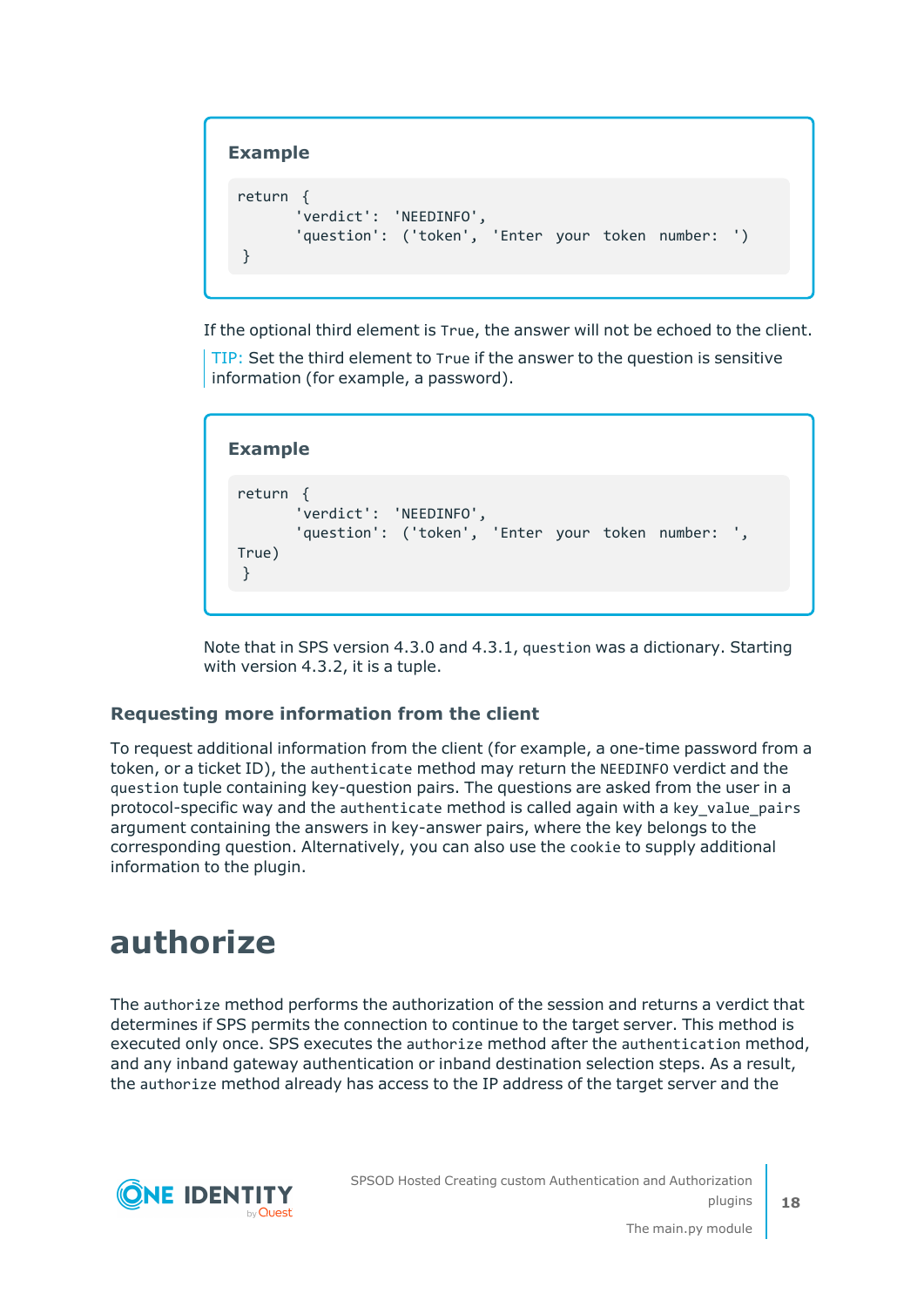remote username (the username used in the server-side connection). You must implement the authorize method in the plugin.

TIP: If you do not want to do anything in this method, include an empty method that returns the ACCEPT verdict. Otherwise, the connection will fail with the following log message: **Calling Authorize hook of AA plugin failed.**.

### **Example**

```
def authorize (self):
    return {'verdict': 'ACCEPT'}
```
### **Input arguments**

The order of the arguments does not make a difference, only their names do. Every argument is optional.

• session id

Type: string

*Description:* The unique identifier of the session.

• cookie

Type: dictionary

*Description:* The cookie returned by the previous hook in the session. If this is the first call for that session, it is initialized as an empty dictionary, otherwise it has the value returned by one of the previous calls in this particular AA plugin. You can use the cookie to maintain the state for each particular connection or to transfer information between the different methods of the plugin. For an example that transfers information in the cookie between two methods, see [Examples](#page-24-0) on page 25.

 $\bullet$  session\_cookie

Type: dictionary

*Description:* You can use the session cookie to maintain global state between plugins for each particular connection. If this is the first call for that session, it is initialized as an empty dictionary, otherwise it has the value returned by a previous plugin hook in the session.

• connection\_name

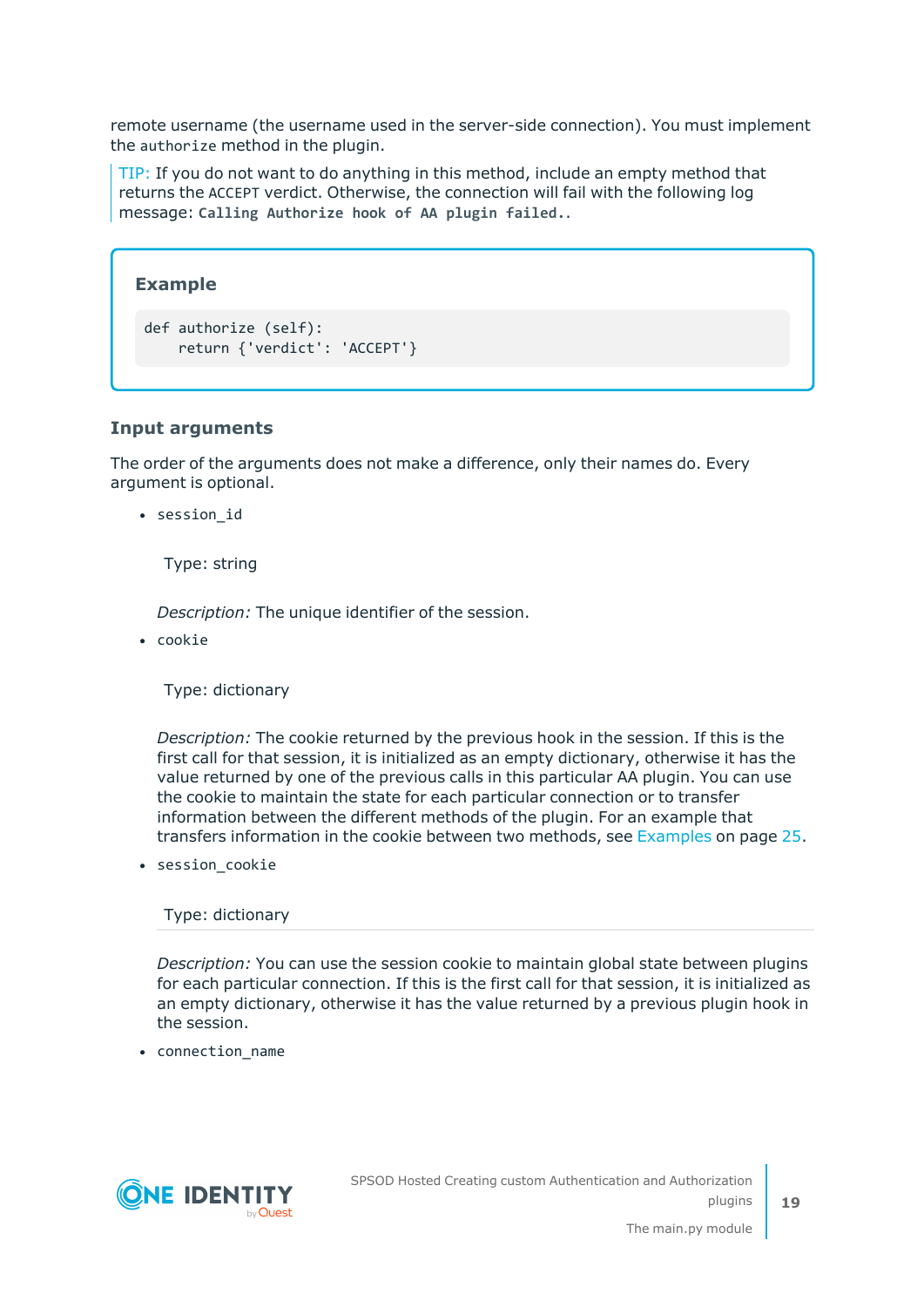*Description:* The name of the Connection Policy that handles the client's connection request.

• client\_hostname

Type: string

*Description:* A string containing the hostname of the client, if DNS lookup has been successful. If not, the value of this parameter is None.

• client ip

Type: string

*Description:* A string containing the IP address of the client.

• client port

Type: int

*Description:* The port number of the client.

• gateway\_groups

Type: string list

*Description:* The final gateway groups of the gateway user.

• key\_value\_pairs

Type: dictionary

#### *Description:*

A dictionary containing plugin-specific information (for example, it may include the username).

This dictionary also contains any key-value pairs that the user specified when establishing the connection. In the plugin, such fields are already parsed into separate key-value pairs. For details on how the user can provide such data during a connection, see "Integrating external [authentication](https://support.oneidentity.com/technical-documents/safeguard-for-privileged-sessions/6.13.1/administration-guide/advanced-authentication-and-authorization-techniques/integrating-external-authentication-and-authorization-systems/) and authorization systems" in the [Administration](https://support.oneidentity.com/technical-documents/safeguard-for-privileged-sessions/6.13.1/administration-guide/advanced-authentication-and-authorization-techniques/integrating-external-authentication-and-authorization-systems/) Guide.

• protocol

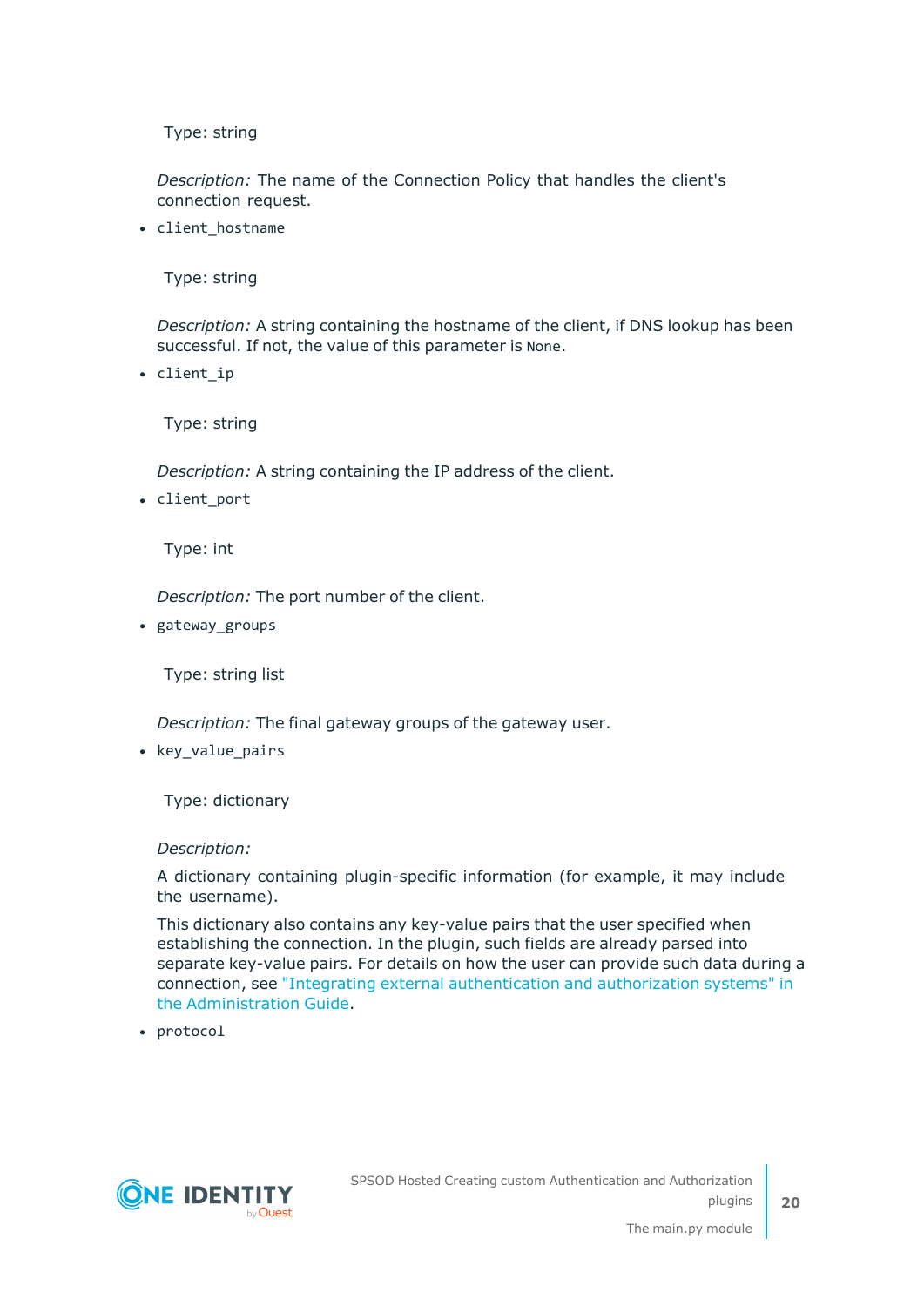*Description:* The protocol used in the connection that the plugin is currently processing. Enter one of the following values: rdp, ssh, telnet.

• client port

Type: int

*Description:* The port number of the client.

• target\_server - DEPRECATED

Type: string or None

*Description:* This parameter is DEPRECATED. Use server\_ip instead. Contains information about the target server if already available (for example, if the user performed inband gateway authentication), otherwise its value is None.

• server ip

Type: string or None

*Description:* Contains information about the target server if already available (for example, if the user performed inband gateway authentication), otherwise its value is None.

• target\_port - DEPRECATED

Type: integer or None

*Description:* This parameter is DEPRECATED. Use server\_port instead. Contains information about the target port if already available (for example, if the user performed inband gateway authentication), otherwise its value is None.

• server\_port

Type: integer or None

*Description:* Contains information about the target port if already available (for example, if the user performed inband gateway authentication), otherwise its value is None.

• target username - DEPRECATED

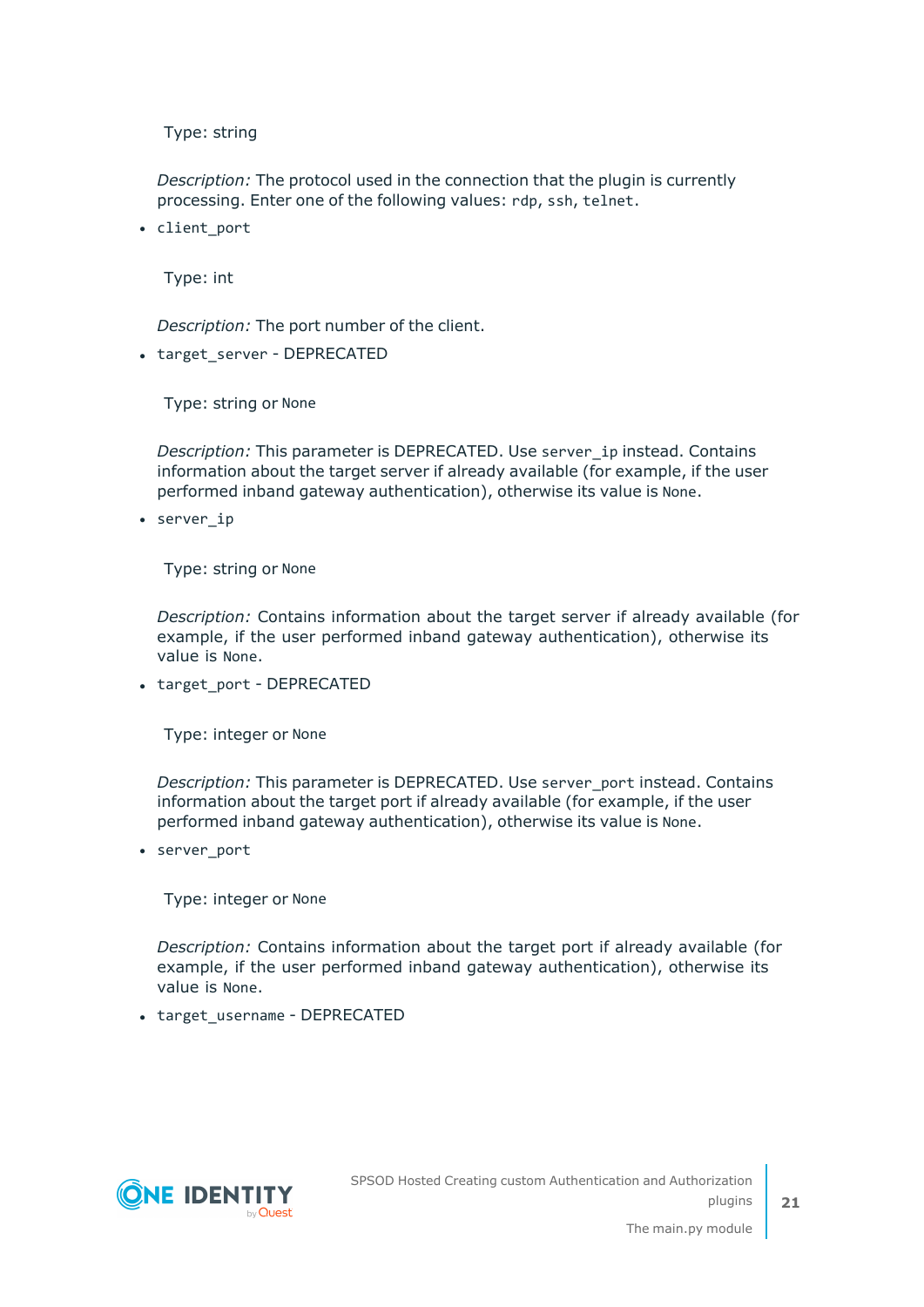*Description:* This parameter is DEPRECATED. Use server\_username instead. The username SPS uses to authenticate on the target server.

• server username

Type: string

*Description:* The username SPS uses to authenticate on the target server.

• server hostname

Type: string

*Description:* A string containing the hostname of the server, if DNS lookup has been successful. If not, the value of this parameter is None.

#### **Returned values**

The method must return a dictionary with the following (required or optional) elements.

The required elements are:

- verdict, which must contain one of the following returned values:
	- ACCEPT, which indicates that the authentication was successful and the client can continue the connection.
	- DENY, which rejects the connection.

The optional elements are:

- cookie
- session cookie
- additional metadata

The elements in more detail:

• verdict

Type: string

Must contain one of the following values:

- ACCEPT: The authentication was successful, the client can continue the connection.
- DENY: Reject the connection.

For example, the following sample code rejects the connection.

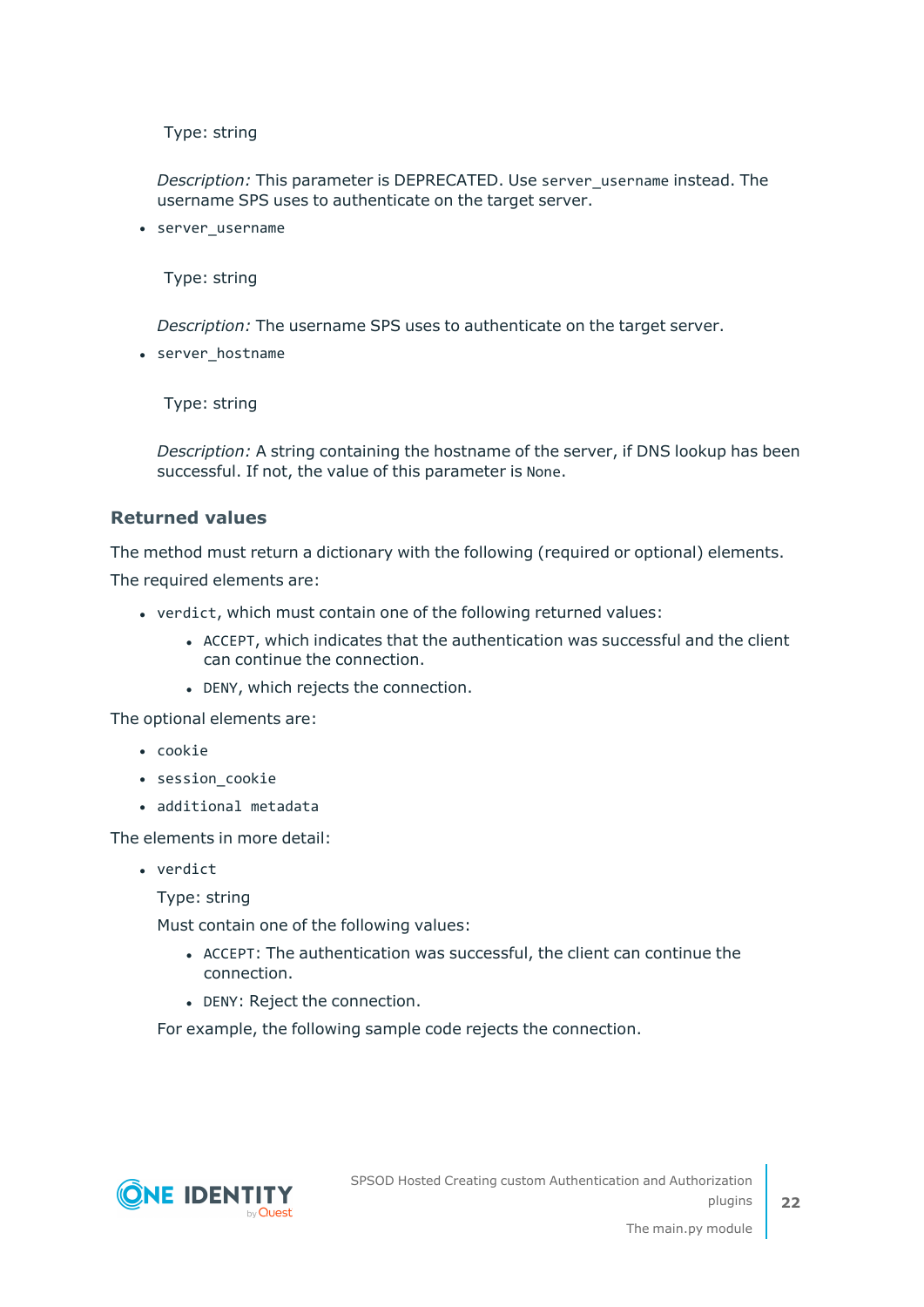#### **Example**

return { 'verdict': 'DENY' }

 $\cdot$  cookie

Type: dictionary

Required: no

*Description:* The cookie returned by the previous hook in the session. If this is the first call for that session, it is initialized as an empty dictionary, otherwise it has the value returned by one of the previous calls in this particular AA plugin. You can use the cookie to maintain the state for each particular connection or to transfer information between the different methods of the plugin. For an example that transfers information in the cookie between two methods, see [Examples](#page-24-0) on page 25.

• session cookie

Type: dictionary

Required: no

*Description:* You can use the session cookie to maintain global state between plugins for each particular connection. If this is the first call for that session, it is initialized as an empty dictionary, otherwise it has the value returned by a previous plugin hook in the session.

• additional\_metadata

Type: string Required: no

*Description:* The value of this string will be stored in the **Additional metadata** column of the SPS connection database, and will be available on the SPS search interface.

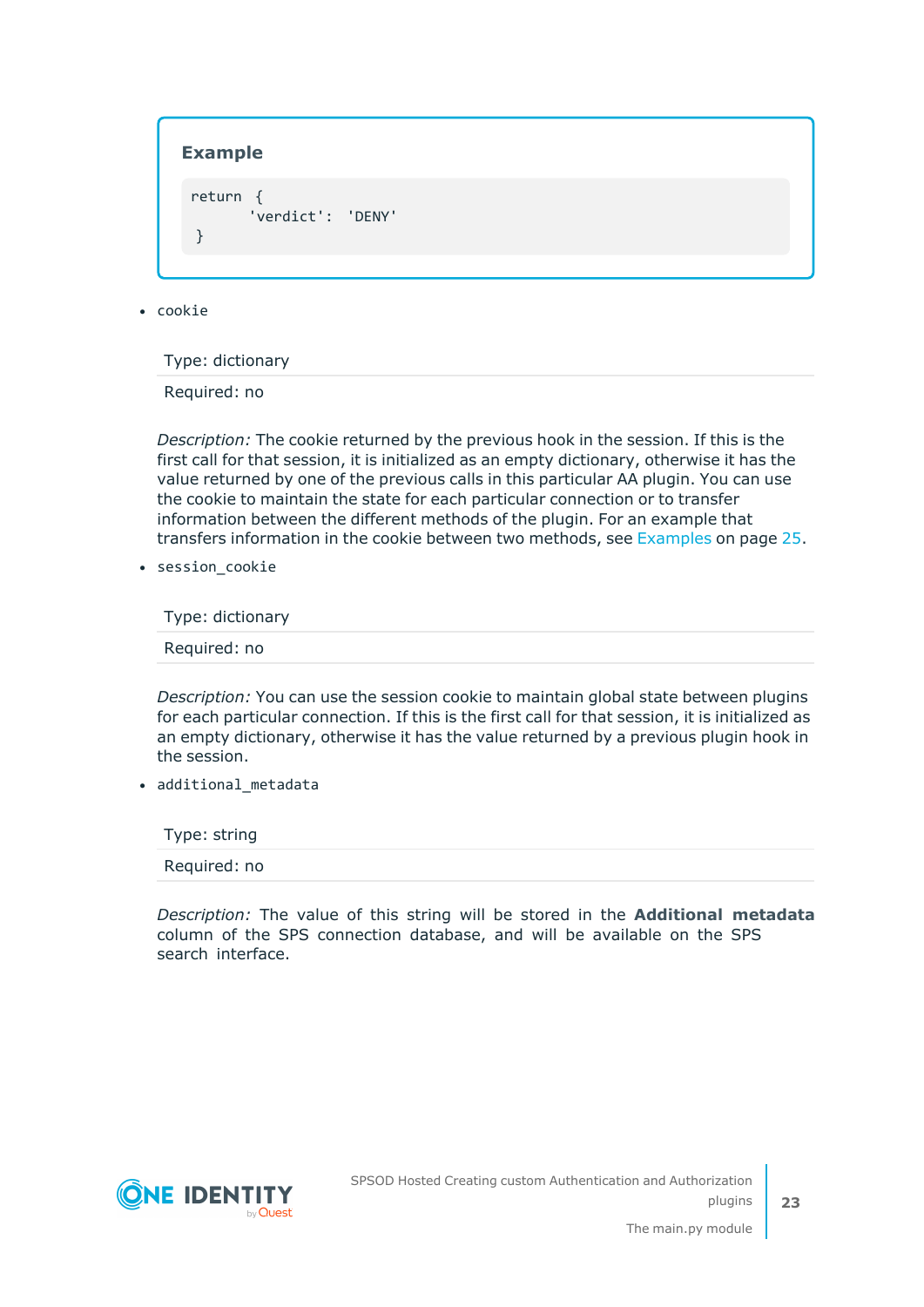## <span id="page-23-0"></span>**session\_ended**

A session is the logical unit of user connections: it starts with logging in to the target, and ends when the connection ends. SPS executes the session\_id hook when the session is closed. It is called exactly once for the same session.

TIP: You can use this hook to send a log message related to the entire session or close the ticket related to the session if the plugin interacts with a ticketing system.

You must implement the session\_ended method in the plugin.

### **Input arguments**

• session id

Type: string

*Description:* The unique identifier of the session.

 $\cdot$  cookie

Type: dictionary

*Description:* The cookie returned by the previous hook in the session. If this is the first call for that session, it is initialized as an empty dictionary, otherwise it has the value returned by one of the previous calls in this particular AA plugin. You can use the cookie to maintain the state for each particular connection or to transfer information between the different methods of the plugin. For an example that transfers information in the cookie between two methods, see [Examples](#page-24-0) on page 25.

• session\_cookie

Type: dictionary

*Description:* You can use the session cookie to maintain global state between plugins for each particular connection. If this is the first call for that session, it is initialized as an empty dictionary, otherwise it has the value returned by a previous plugin hook in the session.

#### **Returned values**

This hook does not return values.

#### **session\_ended example**

The following example formats every information received in the cookie into key-value pairs and prints a log message including this information into the log file.

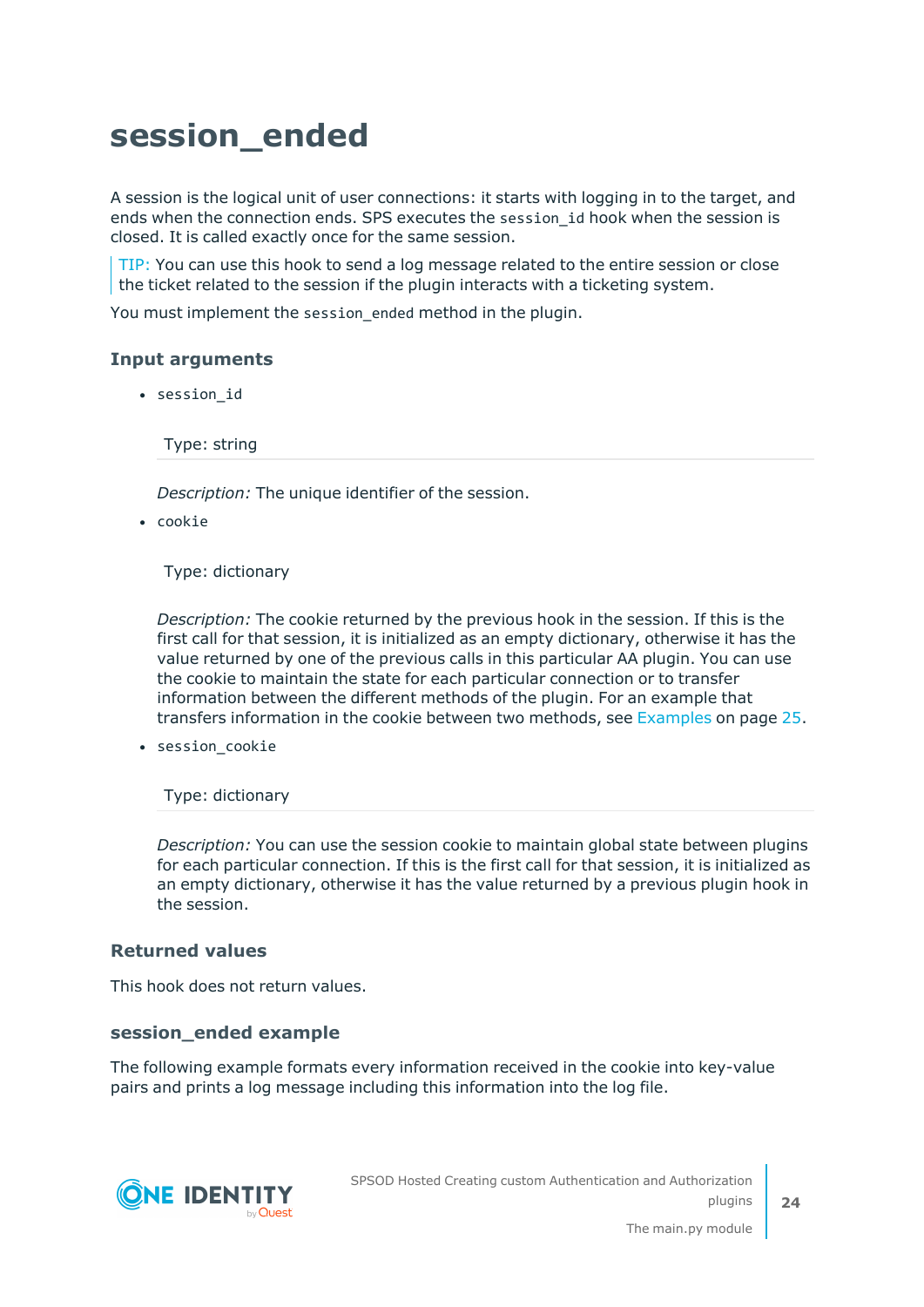### **Example**

```
def session ended(self, session id, session cookie, cookie):
    session details = ','.join(['{}0]={1}':format(key, cookie[key]) for key in sorted cookie.keys()
    ])
    print("Session ended; session_id='{0}', session_details='{1}'".
        format(session id, session details))
```
### <span id="page-24-0"></span>**Examples**

The following example checks if the user has entered the string good as the token number. If the value of the token number is anything other than good, the plugin displays a prompt to the user up to three times. After three unsuccessful attempts, the plugin terminates the connection.

#### **Example**

```
def authenticate(self, key_value_pairs, cookie):
      if key_value_pairs.get('token') == "good":
            return {'verdict': 'ACCEPT'}
      cookie['cnt'] = cookie.get('cnt', 0) + 1
      if cookie['cnt'] > 3:
            return {'verdict': 'DENY'}
      return {'verdict': 'NEEDINFO',
                  'question': ('token', 'Enter token number: '),
                  'cookie': cookie
      }
```
The following example shows how to use the cookie to transfer data from the authenticate method to the session\_ended method.

#### **Example**

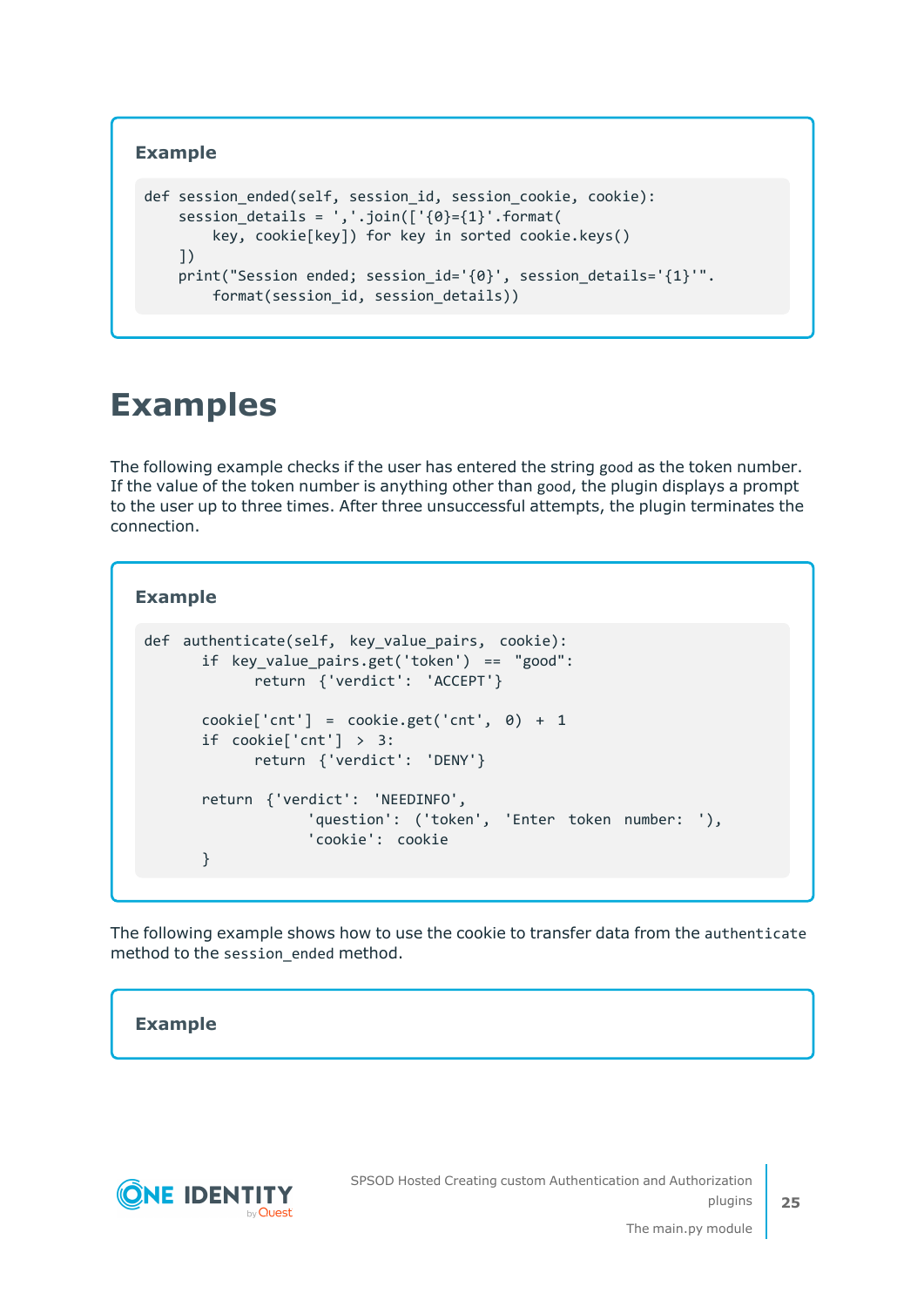```
import sys
class Plugin(object):
    def authenticate(self, session_id, cookie, protocol,
    connection name, client ip, client port, key value pairs):
       token = key value pairs.pop('token', None)
   # Accept the connection if the user provides a token number
    if token:
        # Write code here that validates the token number and
        retrieves the username and usergroups of the user
        # We add the client_ip to the 'cookie' so it will be
        available in the session ended method as well
        return {
            'verdict': 'ACCEPT',
            'gateway user': 'username-received-from-third-party',
            'gateway_groups': [
                'usergroup1-received-from-third-party',
                'usergroup2-received-from-third-party'],
            'additional metadata': token,
            'cookie': {'client ip': client ip}
        }
    # Display a prompt to the user to request a token number
    else:
        return {
            'verdict': 'NEEDINFO',
            'question': ('token', 'Enter your token number: ')
        }
    def session_ended(self, session_id, cookie):
        session_details = ','.join([
            '{0}={1}'.format(key, cookie[key]) for key in
            sorted(cookie.keys())
        ])
    # Send a log message when the session ends, including the
    # client ip address received in the cookie
    print("Session ended; session_id='{0}', session_details='{1}'".
        format(session_id, session_details))
```
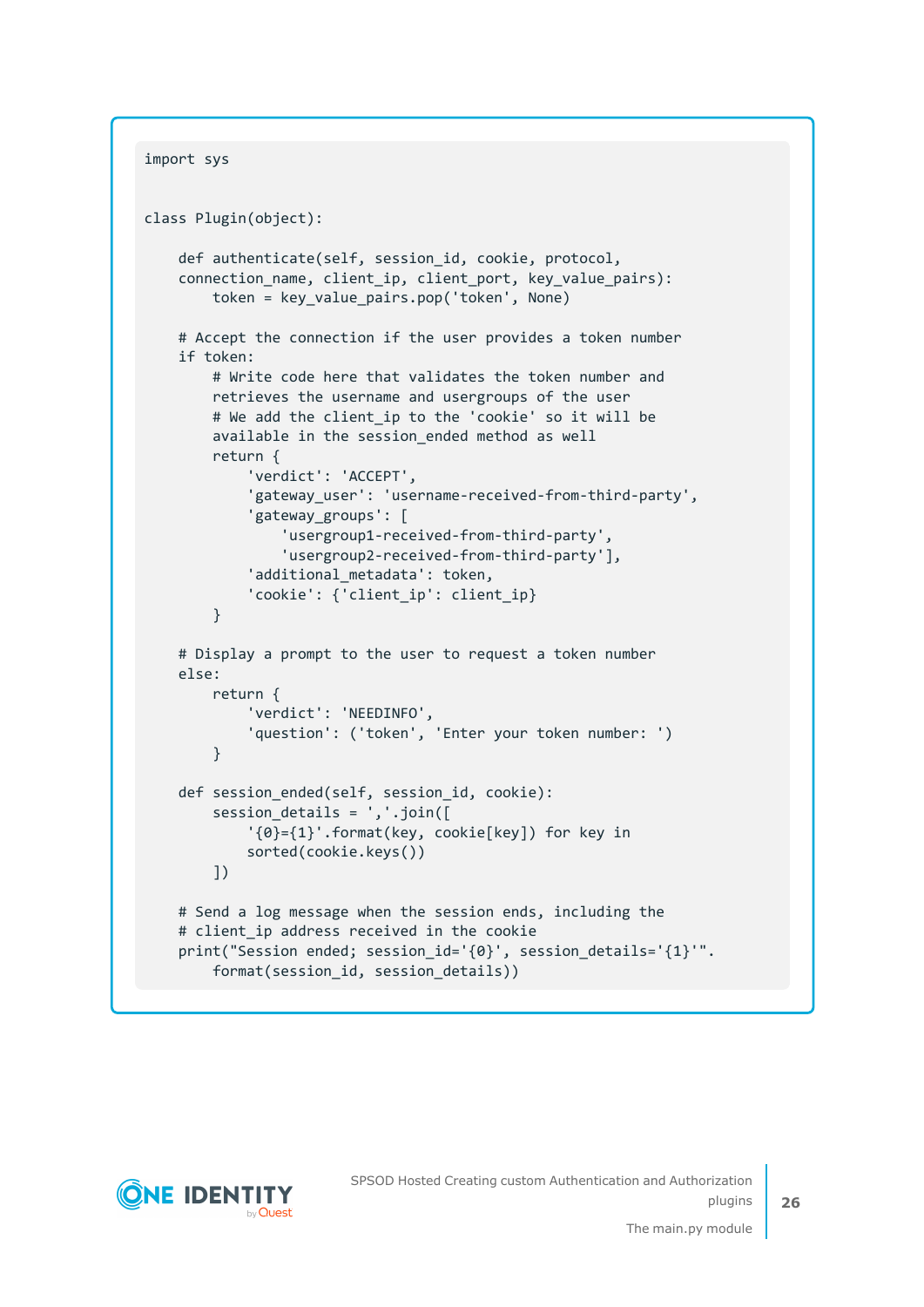## <span id="page-26-0"></span>**Tips and tricks**

If you need the public hostname of SPS in the plugin, the plugin can read it from the /etc/hostnickname file.

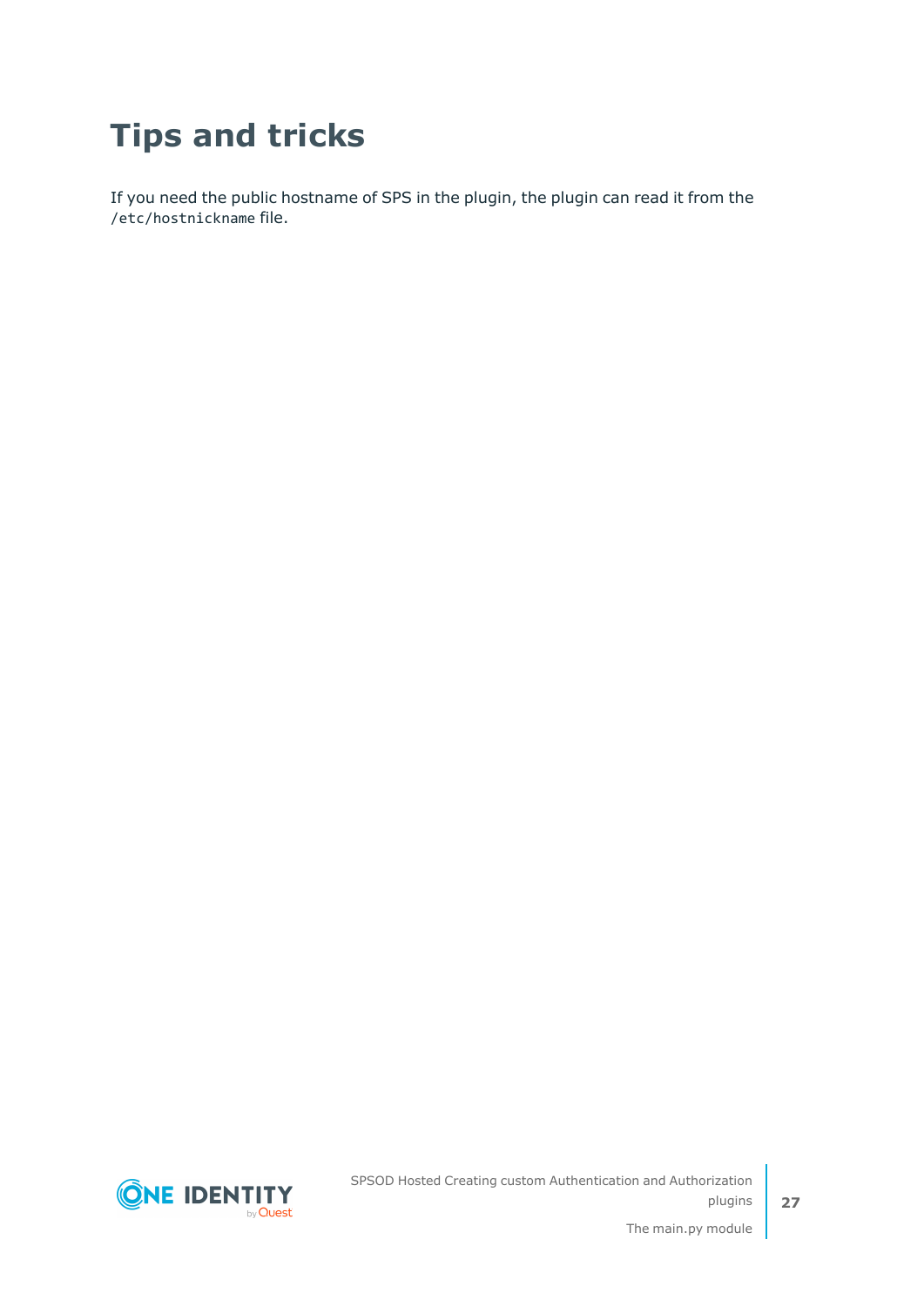# <span id="page-27-0"></span>**The sample configuration file (default.cfg)**

Your plugin . zip file may contain an optional default. cfg sample configuration file. This file serves to provide an example configuration that you can use as a basis for customization if you wish to adapt the plugin to your site's needs.

The only prerequisites for this file are as follows:

- It must be a UTF-8 encoded text file.
- The size of the file must not exceed 10 KiB.

Other than these prerequisites, the contents of the file are not restricted in any way.

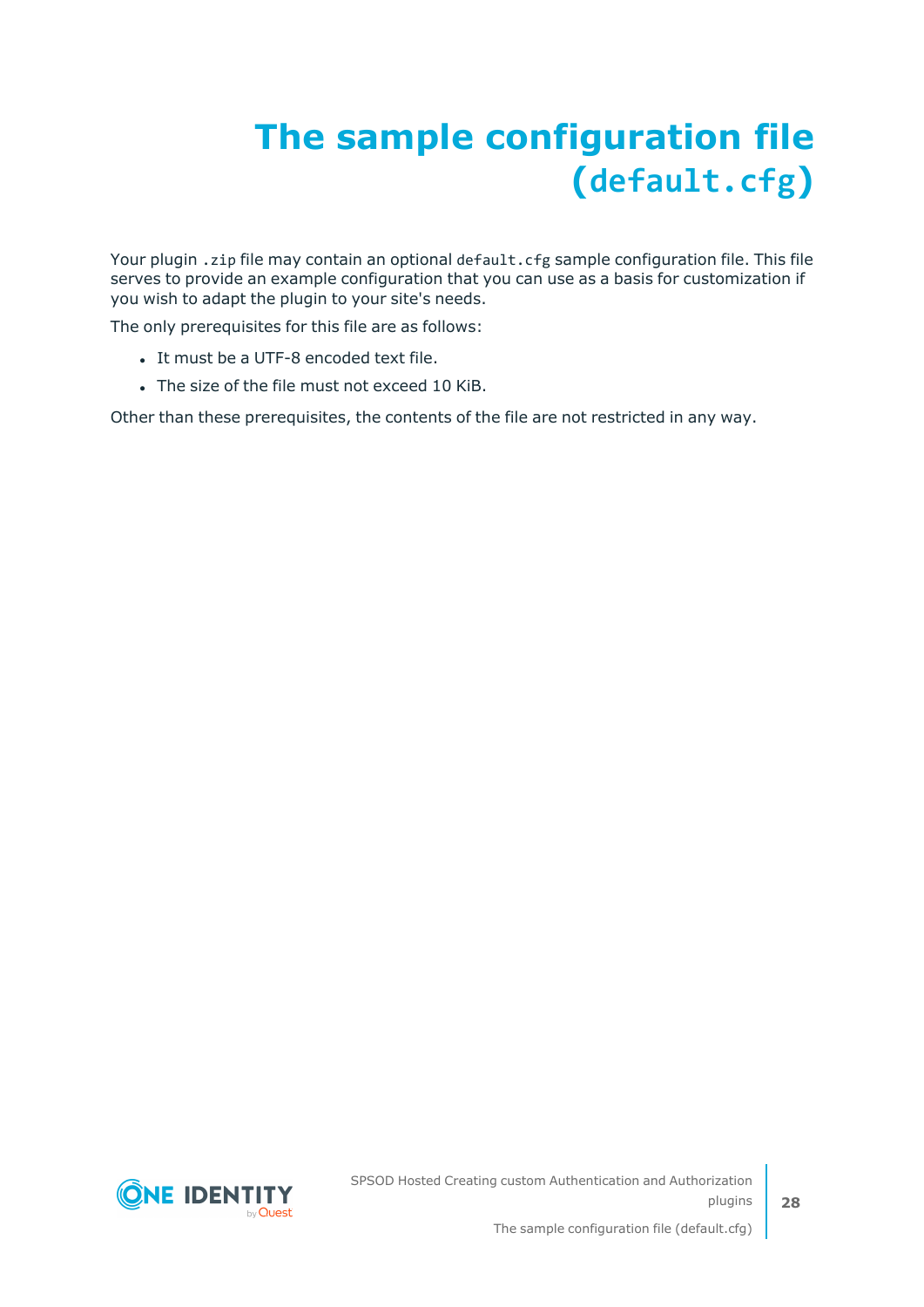# **Plugin troubleshooting**

<span id="page-28-0"></span>On the default log level, One Identity Safeguard for Privileged Sessions (SPS) logs everything that the plugin writes to stdout and stderr. Log message lines are prefixed with the session ID of the proxy, which makes it easier to find correlating messages.

To transfer information between the methods of a plugin (for example, to include data in a log message when the session is closed), you can use a cookie.

If an error occurs while executing the plugin, SPS automatically terminates the session.

NOTE: This error is not visible in the verdict of the session. To find out why the session was terminated, you have to check the logs.

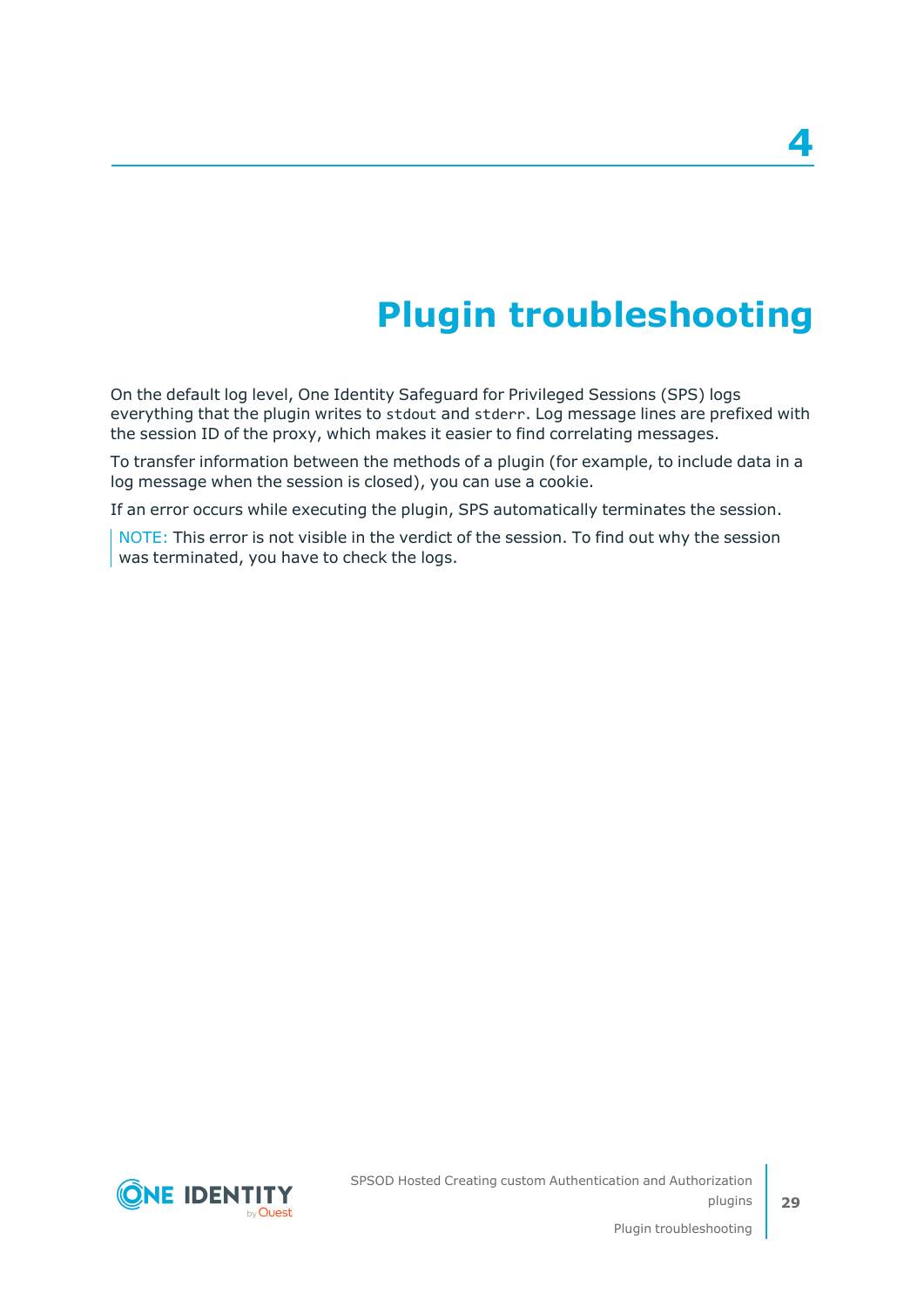## <span id="page-29-0"></span>**Integrating SPS to ticketing systems**

From SPS 5 LTS and later, this functionality is available using the Authentication and Authorization (AA) plugin.SPS executes the authorize method after the authentication method, and any inband gateway authentication or inband destination selection selection steps. As a result, the authorize method already has access the IP address of the target server, and the remote username (that is, the username used in the server-side connection).

To use an AA plugin to integrate SPS to a ticketing system, note the following points.

- You can only request the ticket ID or other information from the user in the authentication hook ([authenticate](#page-11-0) on page 12). For details on how the user can provide such data during a connection, see "Integrating external [authentication](https://support.oneidentity.com/technical-documents/safeguard-for-privileged-sessions/6.13.1/administration-guide/advanced-authentication-and-authorization-techniques/integrating-external-authentication-and-authorization-systems/) and authorization systems" in the [Administration](https://support.oneidentity.com/technical-documents/safeguard-for-privileged-sessions/6.13.1/administration-guide/advanced-authentication-and-authorization-techniques/integrating-external-authentication-and-authorization-systems/) Guide.
- You must implement the actual authorization (for example, connecting and querying the ticketing system) in [authorize](#page-17-0) on page 18. As a side effect, if the user submits an invalid ticket ID (or other invalid information) in the authentication hook, this error will not be recognized until the authorization hook. The user cannot correct this error and SPS will reject the connection. In this case, the user must initiate a new connection to provide the correct information.
- Only the Remote Desktop (RDP), Secure Shell (SSH), and Telnet protocols are supported.

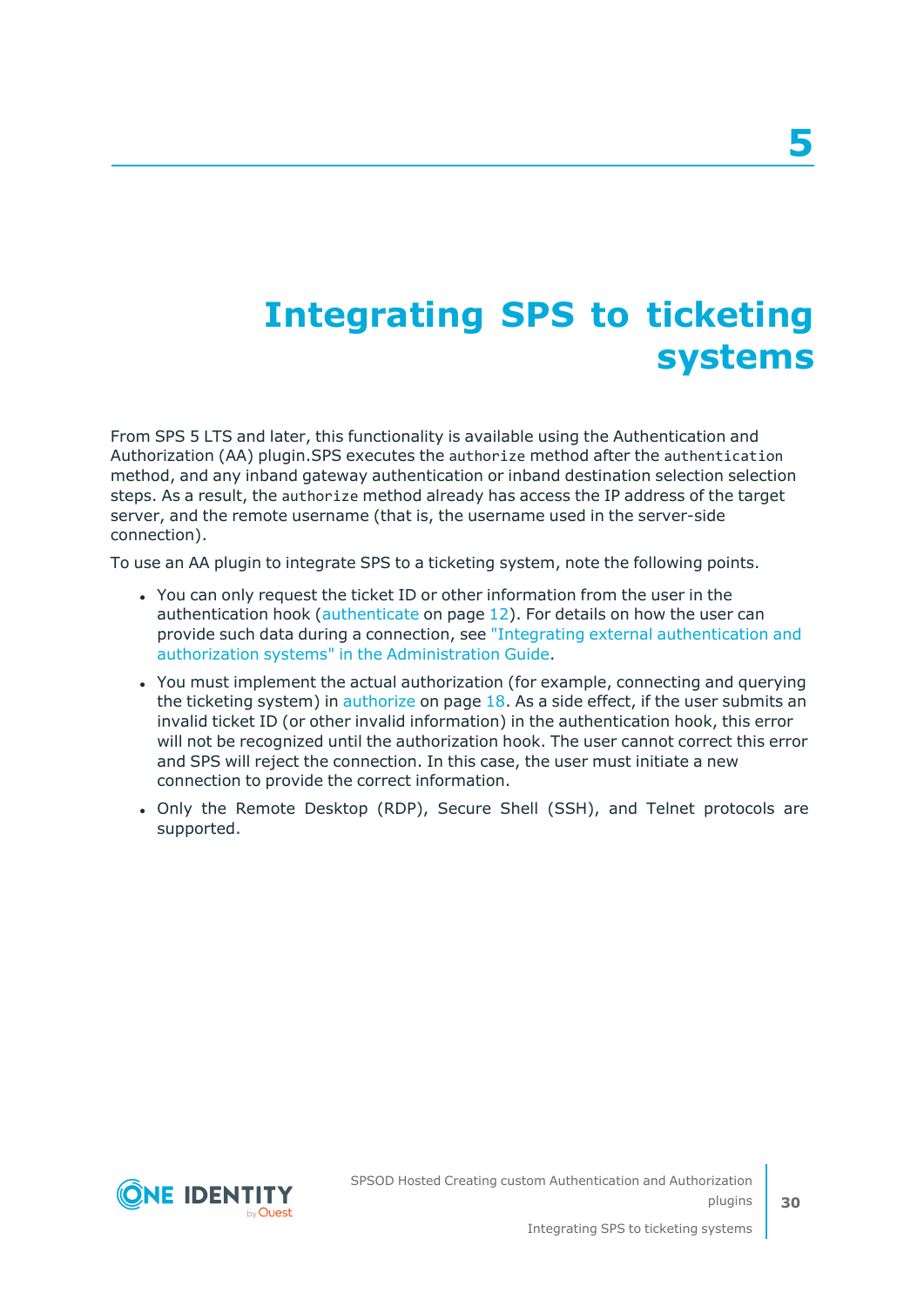<span id="page-30-0"></span>One Identity solutions eliminate the complexities and time-consuming processes often required to govern identities, manage privileged accounts and control access. Our solutions enhance business agility while addressing your IAM challenges with on-premises, cloud and hybrid environments.

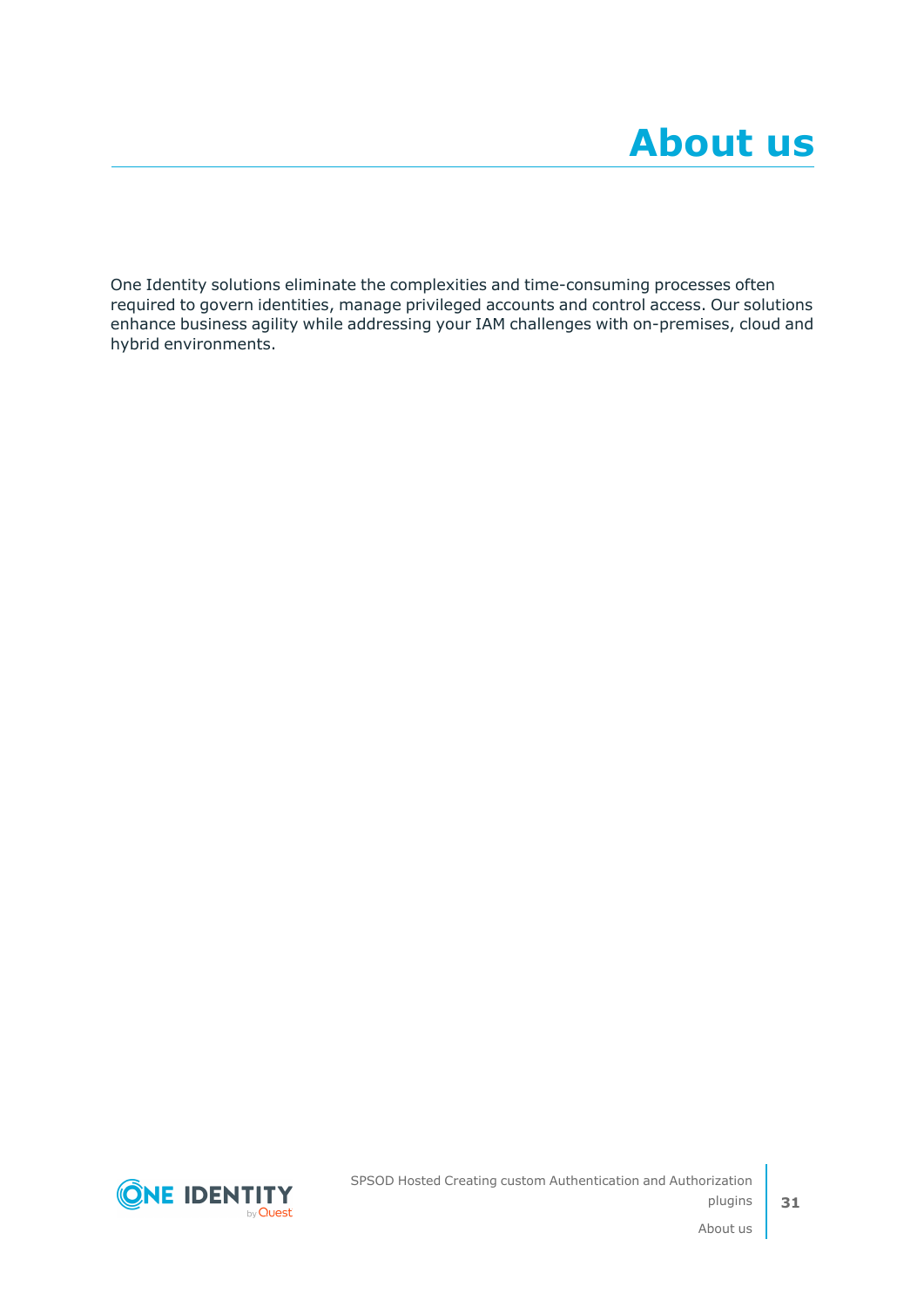# **Contacting us**

<span id="page-31-0"></span>For sales and other inquiries, such as licensing, support, and renewals, visit [https://www.oneidentity.com/company/contact-us.aspx.](https://www.oneidentity.com/company/contact-us.aspx)

**ONE IDENTITY** by **Quest**  SPSOD Hosted Creating custom Authentication and Authorization plugins

Contacting us